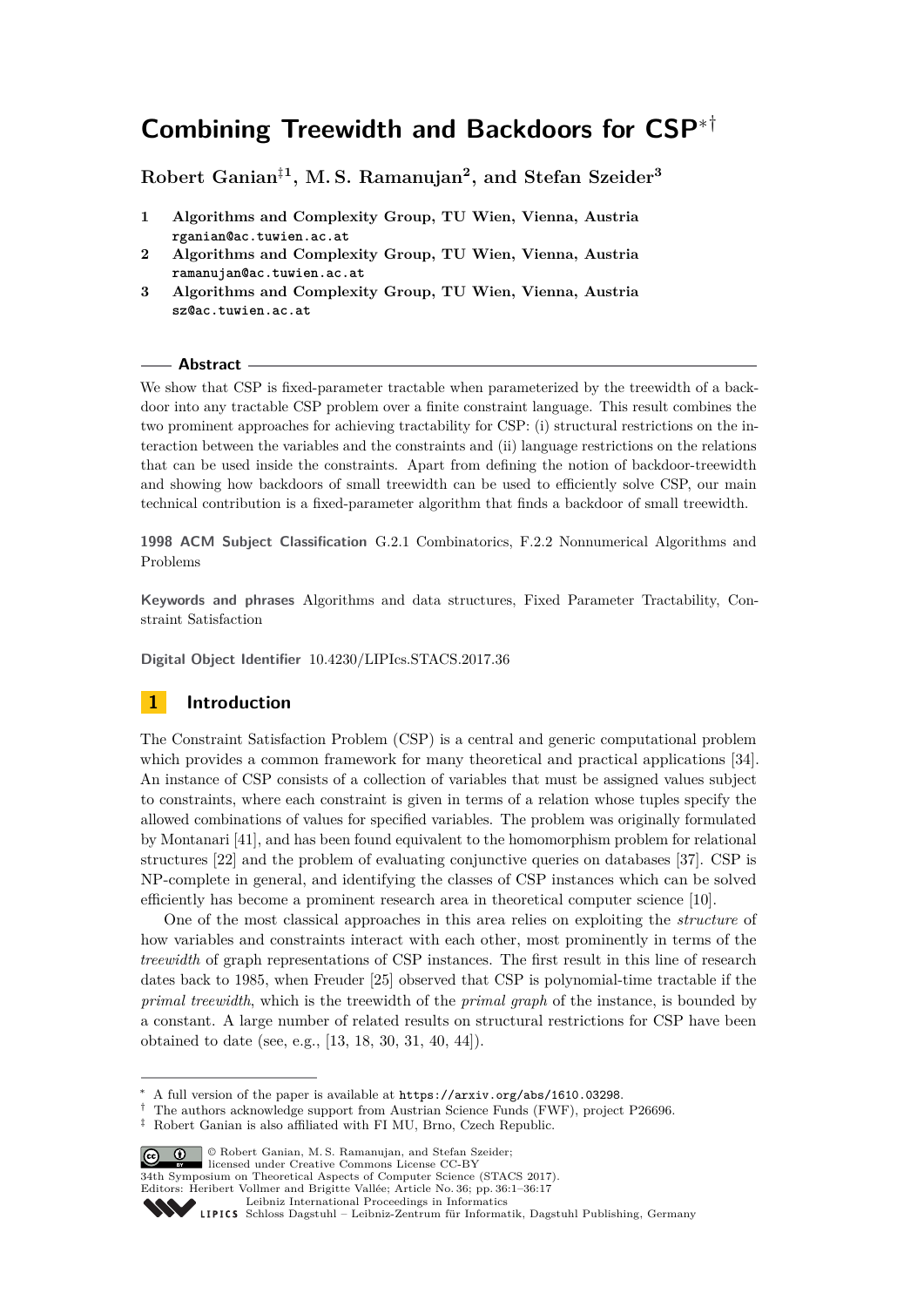<span id="page-1-0"></span>

**Figure 1** An illustration of instances with neither a small backdoor into CSP(Γ) for any tractable  $\mathcal{L}_{\mathcal{A}}$ constraint language Γ, nor bounded primal treewidth. Here, *X* denotes a minimum strong backdoor of unbounded size into CSP(Γ) for some choice of Γ. The ellipsis represents the fact that *X* can be arbitrarily big, implying an unbounded number of such instances, one for each size of *X*.

The other leading approach used to show the tractability of constraint satisfaction relies on *constraint languages*. In this case, the polynomially tractable classes are defined in terms of a tractable *constraint language* Γ, which is a set of relations that can be used in the instance. A landmark result in this area is Schaefer's celebrated Dichotomy Theorem for Boolean CSP [\[46\]](#page-15-7) which says that for every constraint language  $\Gamma$  over the Boolean domain, the corresponding CSP problem is either NP-complete or solvable in polynomial time. Feder and Vardi [\[22\]](#page-14-0) conjectured that such a dichotomy holds for all finite constraint languages. Although the conjecture is still open it has been proven true for many important special cases (see, e.g., [\[6,](#page-13-1) [7,](#page-13-2) [9,](#page-13-3) [14,](#page-14-4) [17,](#page-14-5) [33\]](#page-15-8)).

Tractability due to restrictions on the constraint language and tractability due to restrictions in terms of the structure of the CSP instance are often considered complementary: under structural restrictions the domain language can be arbitrary, whereas under constraint language restrictions the variables and constraints can interact arbitrarily.

One specific tool that is frequently used to build upon the constraint language approach detailed above is the notion of *backdoors*, which provides a means of relaxing celebrated results on tractable constraint languages to instances which are 'almost' tractable. In particular, this is done by measuring the size of a *strong backdoor* [\[47\]](#page-16-1) to a selected tractable class, where a strong backdoor is a set of variables with the property that every assignment of these variables results in a CSP instance in the specified class. A natural way of defining such a class is to consider all CSP instances whose constraints use relations from a constraint language Γ, denoted by  $CSP(\Gamma)$ . The last couple of years have seen several new results for CSP using this backdoor-based approach (see, e.g., [\[11,](#page-13-4) [26,](#page-14-6) [27\]](#page-14-7). In particular, the general aim of research in this direction is to obtain so-called *fixed-parameter* algorithms, i.e., algorithms where the running time only has a polynomial dependence on the input size and the exponential blow-up is restricted exclusively to the size of the backdoor (the *parameter*). Parameterized decision problems which admit such an algorithm belong to the complexity class FPT.

We note that treewidth-based and backdoor-based approaches outlined above are orthogonal to each other. Consider, for example, on the one hand a CSP instance which is tractable due to the used constraint language but which has high treewidth, or on the other hand an instance consisting of many disjoint copies of CSP instances of constant primal treewidth with a constant-size strong backdoor into a tractable constraint language (backdoor size multiplies whereas treewidth remains constant). Hence applying either of these approaches (treewidth-based and backdoor-based) alone will not yield satisfactory results for instances that are not homogeneous with respect to either of these forms of restrictions. It is certainly natural to consider the algorithmic complexity of instances which have small treewidth after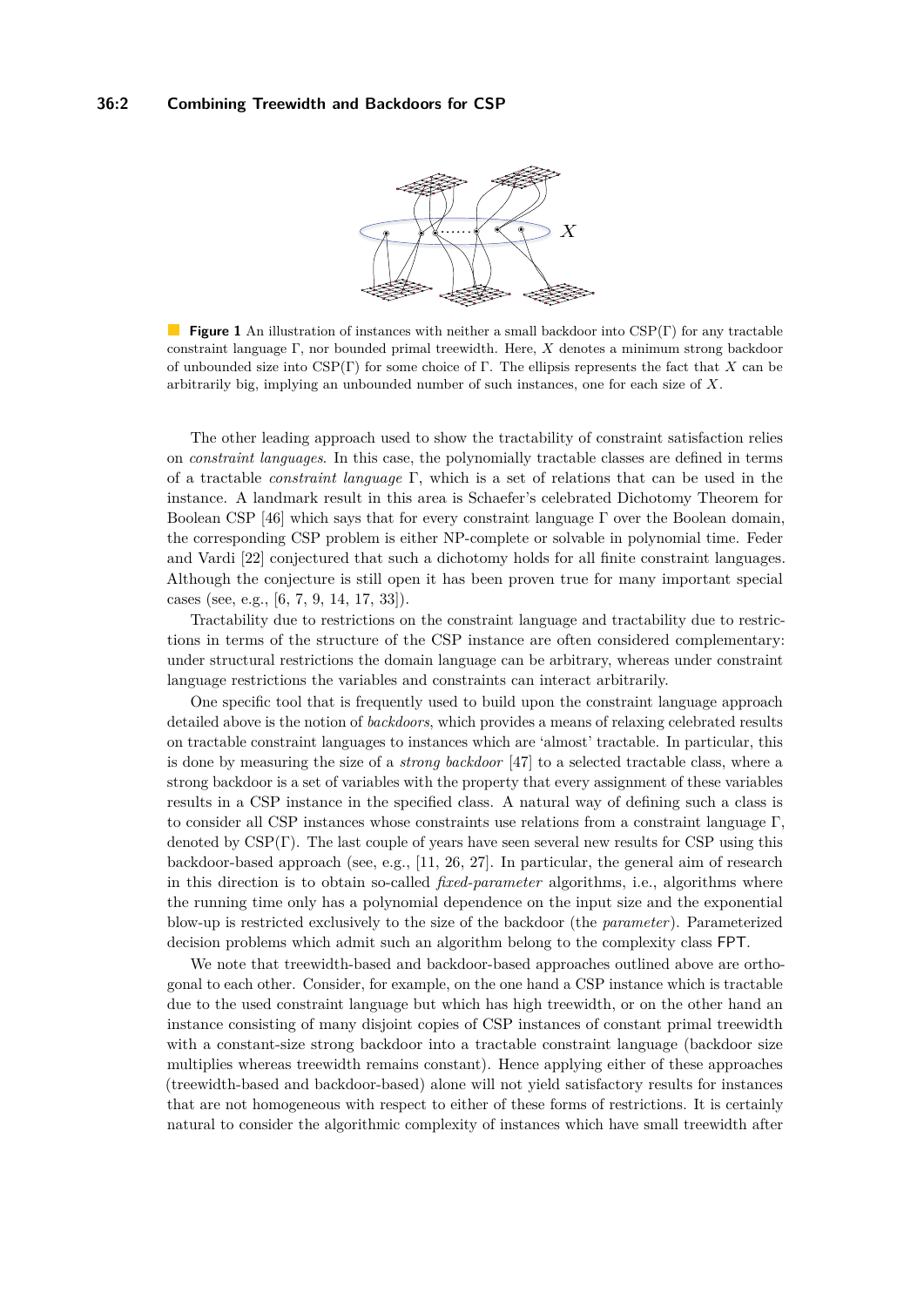certain simple 'blocks' characterized by a tractable constraint language are removed, or instances with a large but 'well-structured' backdoor to a tractable class (see Fig. [1\)](#page-1-0), but until now we lacked the theoretical tools required to capture the complexity of such instances.

**Our Results.** We propose and develop a hybrid framework for constraint satisfaction which combines the advantages of both the width-based and backdoor-based approaches. In particular, we introduce the notion of *backdoor-treewidth* with respect to a constraint language Γ; this is defined, roughly speaking, as the primal treewidth of the instance after contracting (possibly large) parts of the instance into single constraints, so that the remaining variables form a strong backdoor into CSP(Γ) in the original instance. We refer to Definition [5](#page-6-0) for the formal definition of backdoor-treewidth. It is not difficult to see that backdoor-treewidth is at most the minimum of primal treewidth and the size of a backdoor into the specified class. However, backdoor-treewidth can be arbitrarily smaller than both the primal treewidth and the size of a backdoor, and hence promises to push the frontiers of tractability beyond the current state of the art.

<span id="page-2-0"></span> $\triangleright$  **Theorem 1.** Let  $\Gamma$  be a fixed tractable finite constraint language. Then, CSP parameterized *by the backdoor-treewidth with respect to* Γ *is* FPT*.*

We note that our result is in fact tight as far as the choice of the language  $\Gamma$  is concerned: Γ must clearly be tractable, and both the backdoor-based and width-based approaches are known to fail for infinite languages under established complexity assumptions. To be more specific, finding strong backdoors is not even FPT parameterized by backdoor size if the arity of relations in the language is unbounded [\[27\]](#page-14-7), primal treewidth implicitly bounds the arity of relations, and both approaches require bounded domain to solve CSP in FPT time [\[44\]](#page-15-6). In fact, our algorithm implies that even when  $\Gamma$  is not a fixed constraint language, CSP is FPT when parameterized jointly by the maximum arity of the relations in  $\Gamma$ , the size of the domain *and* the backdoor-treewidth with respect to Γ.

Two separate problems need to be dealt with in order to use backdoor-treewidth for solving constraint satisfaction: finding a strong backdoor of small treewidth, and then using it to actually solve the CSP instance. The latter task can be solved efficiently by a dynamic programming procedure on a tree-decomposition. However, finding strong backdoors of small treewidth is considerably more complicated and forms the main technical contribution of this article. We note in particular that algorithms for finding small backdoors to tractable classes cannot be used for this purpose, since the size of the backdoors we are interested in can be very large. In fact, it is even far from obvious that we can detect a backdoor of treewidth at most *k* in polynomial time when *k* is considered a constant (and the order of the polynomial may depend on *k*).

Our result on backdoor-treewidth also carries over to the counting variant of CSP (#CSP).  $\#\text{CSP}$  is a prominent  $\#\text{P-complete extension of CSP problem which asks for the number }$ of variable assignments that satisfy the given constraints. Structural restrictions as well as language restrictions have been studied for #CSP. The dynamic programming algorithm for CSP for instances of bounded primal treewidth can be readily adapted to  $\#\text{CSP}$  (see, e.g., [\[21\]](#page-14-8)). A constraint language Γ is *#-tractable* if #CSP(Γ) (#CSP restricted to instances whose constraints use only relations from  $\Gamma$ ) can be solved in polynomial time. Bulatov [\[8\]](#page-13-5) characterized all finite *#-tractable* constraint languages. Applying our results, we obtain the following corollary.

<span id="page-2-1"></span>I **Corollary 2.** *Let* Γ *be a fixed #-tractable finite constraint language. Then,* #CSP *parameterized by the backdoor-treewidth with respect to* Γ *is* FPT*.*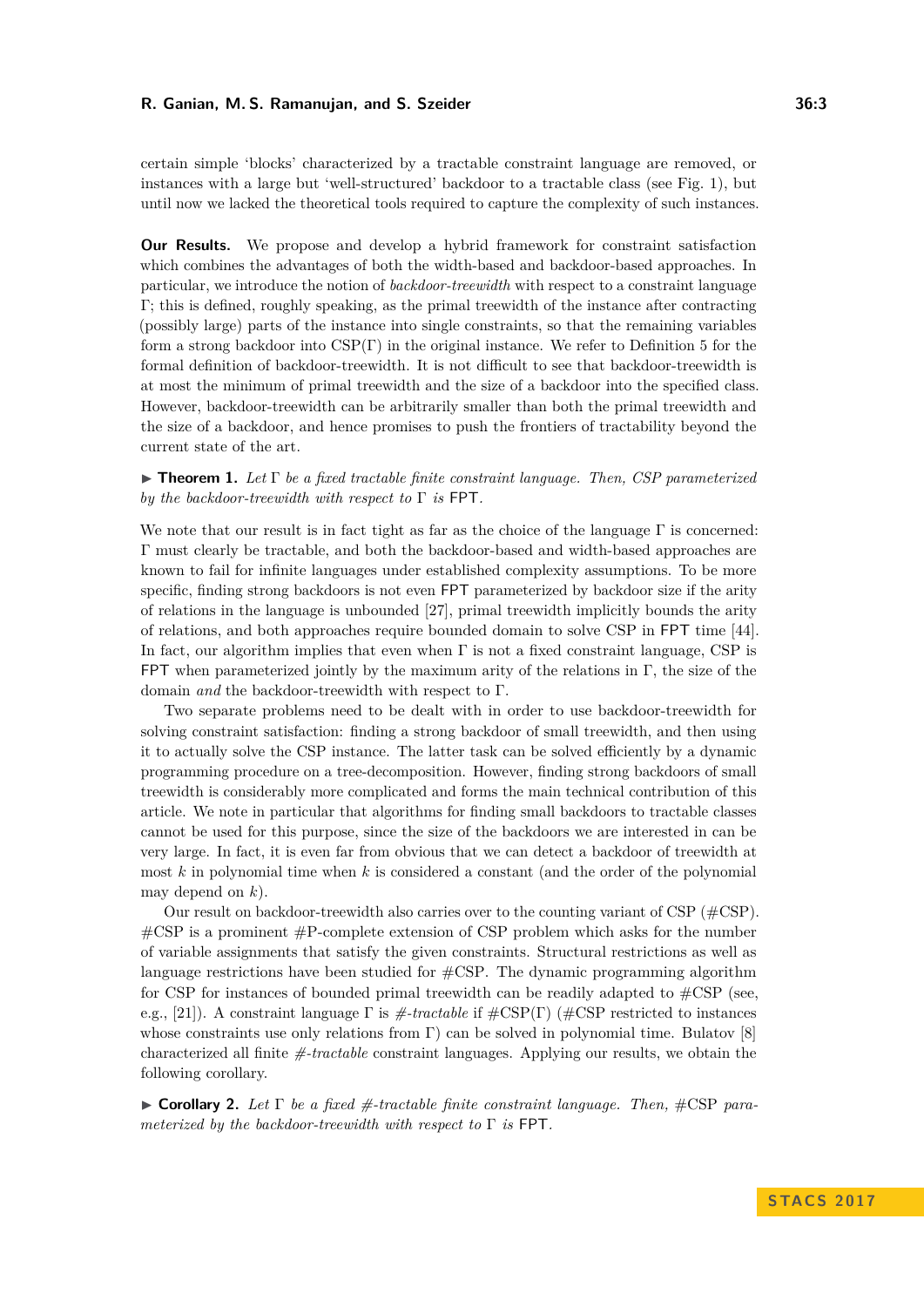### **36:4 Combining Treewidth and Backdoors for CSP**

- **(a)** In the first part of our algorithm to detect strong backdoors of small treewidth, we define a notion of *boundaried* CSP instances in the spirit of boundaried graphs and show that for any  $t, k \in \mathbb{N}$ , there is an equivalence relation  $∼_{t,k}$  on the set of all *t*-boundaried CSP instances such that (i) this relation has at most  $f(k, t)$  equivalence classes for some function  $f$  (all functions used in the paper can be easily seen to be computable) depending only on *k* and the constraint language Γ, and (ii) for any two *t*-boundaried CSP instances in the same equivalence class of  $\sim_{t,k}$ , they 'interact in the same way' with every other *t*-boundaried CSP-instance.
- **(b)** We then describe an algorithm that for any given  $t, k \in \mathbb{N}$  runs in time  $\mathcal{O}(g(t, k))$  for some function *g* and actually *constructs* a set  $\mathfrak{H}$  of  $f(k, t)$  CSP instances, one from each equivalence class of the relation  $\sim_{t,k}$ . Additionally, we show that each instance in this set has size bounded by a function of *k* and *t*.
- **(c)** In this part, we show that for any given *t*-boundaried CSP instance **I** whose size exceeds a certain bound depending on *k* and *t* and whose incidence graph satisfies certain connectivity properties, we can in time  $g(t, k)$  |**I**|<sup> $\mathcal{O}(1)$  correctly determine the equivalence</sup> class that this instance belongs to and compute a strictly smaller *t*-boundaried CSP instance **I**' which belongs to the same equivalence class of  $\sim_{t,k}$  as **I**. It follows that once  $I'$  is computed, we can 'replace'  $I$  with the strictly smaller  $I'$ , without altering the existence (or non-existence) of a strong backdoor of small treewidth. Our replacement framework is inspired by the graph replacement tools dating back to the results of Fellows and Langston [\[23\]](#page-14-9) and further developed by Arnborg, Bodlaender, and other authors [\[1,](#page-13-6) [3,](#page-13-7) [5,](#page-13-8) [19,](#page-14-10) [4\]](#page-13-9).
- **(d)** In this part, we utilize the *recursive-understanding* technique, introduced by Grohe et al. [\[32\]](#page-15-9) to solve the Topological Subgraph Containment problem and used with great success in the design of FPT algorithms for several other fundamental graph problems (see [\[36,](#page-15-10) [12\]](#page-13-10)), to recursively compute a *t*-boundaried subinstance with the properties required to execute Part **(c)**. Once this process terminates, we have an instance whose size is upper-bounded by a function of *k* and *t* which can be solved by brute force.

**Related Work.** Williams et al. [\[47,](#page-16-1) [48\]](#page-16-2) introduced the notion of *backdoors* for the runtime analysis of algorithms for CSP and SAT, see also [\[35\]](#page-15-11) for a more recent discussion of backdoors for SAT. A backdoor is a small set of variables whose instantiation puts the instance into a fixed tractable class (called the base class). One distinguishes between strong and weak backdoors, where for the former all instantiations lead to an instance in the base class, and for the latter at least one leads to a satisfiable instance in the base class. Backdoors have been studied under a different name by Crama et al. [\[16\]](#page-14-11). The study of the parameterized complexity of finding small backdoors was initiated by Nishimura et al. [\[42\]](#page-15-12) for SAT, who considered backdoors into the classes of Horn and Krom CNF formulas. Further results cover the classes of renamable Horn formulas [\[43\]](#page-15-13), q-Horn formulas [\[28\]](#page-15-14) and classes of formulas of bounded treewidth [\[29,](#page-15-15) [24\]](#page-14-12). The detection of backdoors for CSP has been studied in several works [\[2,](#page-13-11) [11\]](#page-13-4). Gaspers et al. [\[27\]](#page-14-7) obtained results on the detection of strong backdoors into *heterogeneous* base classes of the form  $CSP(\Gamma_1) \cup \cdots \cup CSP(\Gamma_d)$  where for each instantiation of the backdoor variables, the reduced instance belongs entirely to some CSP( $\Gamma_i$ ) (possibly to different CSP( $\Gamma_i$ )'s for different instantiations). This direction was recently further generalized by Ganian et al. [\[26\]](#page-14-6) by developing a framework for detecting strong backdoors into so-called *scattered* base classes with respect to  $\Gamma_1 \dots \Gamma_d$ ; there, each instantiation of the backdoor variables results in a reduced instance whose every connected component belongs entirely to some CSP(Γ*i*) (possibly to different CSP(Γ*i*)'s for different components and different instantiations).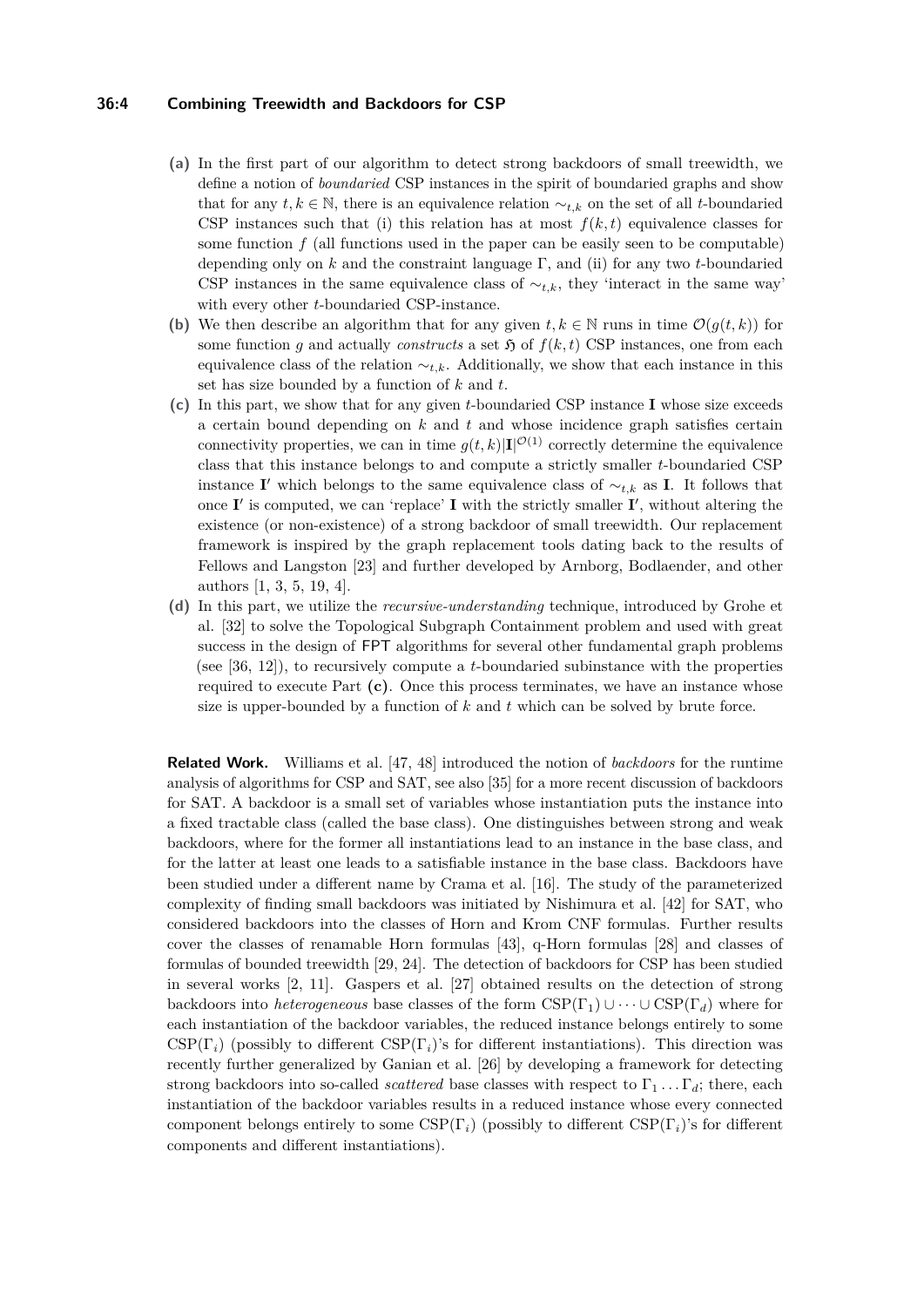### **2 Preliminaries**

We use standard graph terminology, see for instance the handbook by Diestel [\[20\]](#page-14-13). For  $i \in \mathbb{N}$ , we use  $[i]$  to denote the set  $\{1, \ldots, i\}$ .

**Constraint Satisfaction.** Let V be a set of variables and D a finite set of values. A *constraint of arity*  $\rho$  *over*  $\mathcal{D}$  is a pair  $(S, R)$  where  $S = (x_1, \ldots, x_\rho)$  is a sequence of variables from  $\mathcal{V}$ and  $R \subseteq \mathcal{D}^{\rho}$  is a  $\rho$ -ary relation. The set  $var(C) = \{x_1, \ldots, x_{\rho}\}\$ is called the *scope* of *C*. An *assignment*  $\alpha: X \to \mathcal{D}$  is a mapping of a set  $X \subseteq \mathcal{V}$  of variables. An assignment  $\alpha: X \to \mathcal{D}$ *satisfies* a constraint  $C = ((x_1, \ldots, x_\rho), R)$  if  $var(C) \subseteq X$  and  $(\alpha(x_1), \ldots, \alpha(x_\rho)) \in R$ . For a set **I** of constraints we write  $var(\mathbf{I}) = \bigcup_{C \in \mathbf{I}} var(C)$  and  $rel(\mathbf{I}) = \{ R : (S, R) \in C, C \in \mathbf{I} \}.$ 

A finite set **I** of constraints is *satisfiable* if there exists an assignment that simultaneously satisfies all the constraints in **I**. The *Constraint Satisfaction Problem* (CSP, for short) asks, given a finite set **I** of constraints, whether **I** is satisfiable. The *Counting Constraint Satisfaction Problem* (#CSP, for short) asks, given a finite set **I** of constraints, to determine the number of assignments to var(**I**) that satisfy **I**. CSP is NP-complete and  $\#CSP$  is  $\#P$ -complete (see, e.g., [\[8\]](#page-13-5)).

Let  $\alpha: X \to \mathcal{D}$  be an assignment. For a  $\rho$ -ary constraint  $C = (S, R)$  with  $S = (x_1, \ldots, x_\rho)$ and  $R \subseteq \mathcal{D}^{\rho}$ , we denote by  $C|_{\alpha}$  the constraint  $(S', R')$  obtained from  $C$  as follows.  $R'$  is obtained from *R* by (i) deleting all tuples  $(d_1, \ldots, d_\rho)$  from *R* for which there is some  $1 \leq i \leq \rho$ such that  $x_i \in X$  and  $\alpha(x_i) \neq d_i$ , and (ii) removing from all remaining tuples all coordinates  $d_i$  with  $x_i \in X$ . *S*<sup>*i*</sup> is obtained from *S* by deleting all variables  $x_i$  with  $x_i \in X$ . For a set **I** of constraints we define  $\mathbf{I}|_{\alpha}$  as  $\{ C|_{\alpha} : C \in \mathbf{I} \}.$ 

A *constraint language* (or *language*, for short) Γ over a domain D is a set of relations (of possibly various arities) over D. By CSP(Γ) we denote CSP restricted to instances **I** with rel(I)  $\subseteq \Gamma$ . A constraint language is *tractable* if for every finite subset  $\Gamma' \subseteq \Gamma$ , the problem  $CSP(\Gamma')$  can be solved in polynomial time. A constraint language is  $\#$ -tractable if for every finite subset  $\Gamma' \subseteq \Gamma$ , the problem  $\#\text{CSP}(\Gamma')$  can be solved in polynomial time. Throughout this paper, we make the technical assumption that every considered tractable or  $#$ -tractable constraint language  $\Gamma$  contains the redundant tautological relation of arity 2; note that if this is not the case, then this relation can always be added into  $\Gamma$  and the resulting language will still be tractable or #-tractable, respectively. Let Γ be a constraint language and **I** be an instance of CSP. A variable set *X* is a *strong backdoor* to CSP(Γ) if for each assignment  $\alpha: X \to \mathcal{D}$  it holds that  $\mathbf{I}|_{\alpha} \in \text{CSP}(\Gamma)$ .

The *primal graph* of a CSP instance **I** is the graph whose vertices correspond to the variables of **I** and where two variables *a, b* are adjacent iff there exists a constraint in **I** whose scope contains both *a* and *b*. The *incidence graph* of a CSP instance **I** is the bipartite graph whose vertices correspond to the variables and constraints of **I**, and where vertices corresponding to a variable *x* and a constraint *C* are adjacent if and only if  $x \in \text{var}(C)$ . Observe that an incidence graph does not uniquely define a CSP instance; however, in this paper the CSP instance from which a graph is obtained will always be clear from the context. Hence for an incidence or primal graph *G* we will denote the corresponding CSP instance by  $\psi(G)$ . Furthermore, we slightly abuse the notation and use  $\mathcal{V}(G)$  to refer to the vertices of *G* that correspond to variables in  $\psi(G)$ , and  $\mathcal{C}(G)$  to refer to the vertices of *G* that correspond to constraints in  $\psi(G)$ . Also, for a vertex subset  $X \subseteq V(G)$ , we continue to use the notations  $V(X)$  and  $C(X)$  to refer to the sets  $V(G) \cap X$  and  $C(G) \cap X$ , respectively.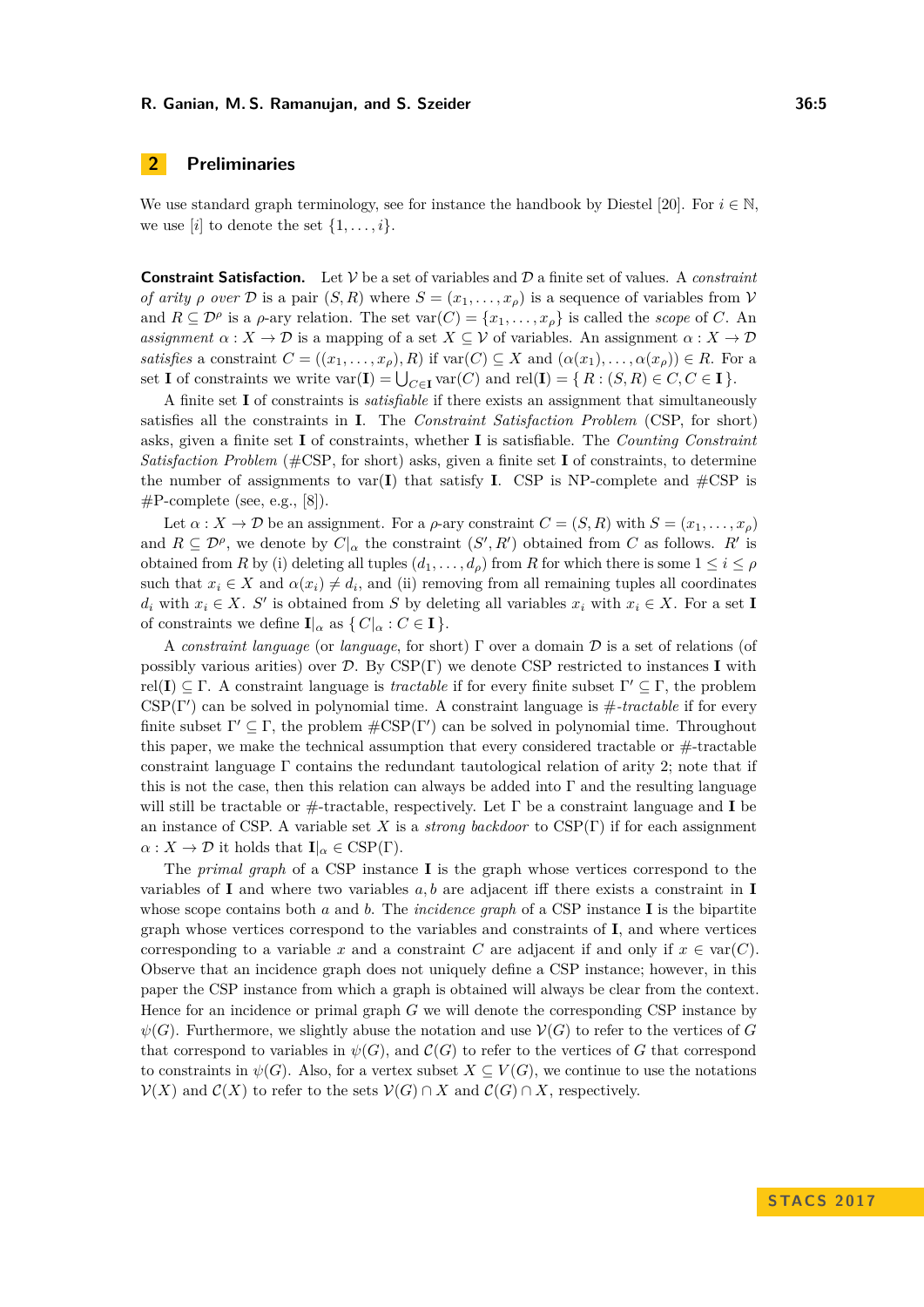### **36:6 Combining Treewidth and Backdoors for CSP**

**Treewidth.** Let *G* be a graph. A *tree decomposition* of *G* is a pair  $(T, \mathcal{X} = \{X_t\}_{t \in V(T)})$ where *T* is a tree and *X* is a collection of subsets of  $V(G)$  such that: (1) for each edge  $e = uv \in E(G)$  there exists some  $t \in V(T)$  such that  $\{u, v\} \subseteq X_t$ , and (2) for each vertex  $v \in V(G)$ ,  $T[\{t \mid v \in X_t\}]$  is a non-empty connected subtree of *T*. We call the vertices of *T nodes* and the sets in  $\mathcal X$  *bags* of the tree decomposition  $(T, \mathcal X)$ . The *width* of  $(T, \mathcal X)$  is equal to max $\{|X_t| - 1 | t \in V(T)\}\$ and the *treewidth* of *G* (denoted  $tw(G)$ ) is the minimum width over all tree decompositions of *G*. The primal treewidth of a CSP instance **I** is the treewidth of its primal graph, and similarly the incidence treewidth of **I** is the treewidth of its incidence graph. We note that if the constraints have bounded arity, then any class of CSP instances has bounded primal treewidth if and only if it has bounded incidence treewidth [\[45\]](#page-15-16).

▶ **Proposition 3** ([\[38\]](#page-15-17)). Let **I** be a CSP instance where the constraints have arity bounded *by*  $\rho \in \mathbb{N}$ . Then, the primal treewidth of the instance is at most  $\rho(t+1) - 1$  where *t* is the *incidence treewidth of the instance.*

*t***-Boundaried CSP Instances.** A *t*-boundaried graph is a graph *G* with a set  $Z \subset V(G)$  of size at most *t* with each vertex  $v \in Z$  having a unique label  $\ell(v) \in \{1, \ldots, t\}$ . We refer to *Z* as the *boundary* of *G*. For a *t*-boundaried graph  $G$ ,  $\delta(G)$  denotes the boundary of *G*. When it is clear from the context, we will often use the notation  $(G, Z)$  to refer to a *t*-boundaried graph *G* with boundary *Z*. For  $P \subseteq [t]$ , we use  $P(G, Z)$  to denote the subset of *Z* with labels in *P*; for  $i \in [t]$  we use  $i(G, Z)$  instead of  $\{i\}(G, Z)$  for brevity. Two *t*-boundaried graphs  $G_1$ and  $G_2$  can be 'glued' together to obtain a new graph, which we denote by  $G_1 \oplus G_2$ . The gluing operation takes the disjoint union of  $G_1$  and  $G_2$  and identifies the vertices of  $\delta(G_1)$ and  $\delta(G_2)$  with the same label.

In some cases, we will also use a natural notion of replacement of boundaried graphs. Let  $(G_1, Z_1)$  be a *t*-boundaried graph which is an induced subgraph of a graph  $G$  such that *Z*<sub>1</sub> is a separator between  $V(G_1) \setminus Z_1$  and  $V(G) \setminus V(G_1)$ . Let  $(G_2, Z_2)$  be a *t*-boundaried graph. Then the operation of *replacement* of  $(G_1, Z_1)$  by  $(G_2, Z_2)$  results in the graph  $G' = (G[V(G) \setminus (V(G_1) \setminus Z_1)], Z_1) \oplus (G_2, Z_2)$ . Furthermore, if *G* was a *j*-boundaried graph with boundary *Z* and  $Z \cap V(G_1) \subseteq Z_1$ , then the resulting graph *G'* is also a *j*-boundaried graph with the same boundary.

In this paper, it will sometimes be useful to lift the notions of boundaries and gluing from graphs to CSP instances. A *t-boundaried incidence graph* of a CSP instance **I** is a *t*-boundaried graph *G* with boundary *Z* such that *G* is the incidence graph of **I** and  $Z \subseteq V$ . Similarly, we call a CSP instance **I** with *t* uniquely labeled variables a *t-boundaried CSP instance*. Note that boundaried incidence graphs and boundaried CSP instances are de-facto interchangeable, but in some cases it is easier to use one rather than the other due to technical reasons.

The gluing operations of boundaried incidence graphs and boundaried CSP instances are defined analogously as for standard boundaried graphs. Observe that if  $G_1$  and  $G_2$  are *t*-boundaried incidence graphs of  $I_1$  and  $I_2$ , respectively, then  $G_1 \oplus G_2$  is also an incidence graph; furthermore,  $\psi(G_1 \oplus G_2)$  is well-defined and can be reconstructed from  $\mathbf{I}_1$  and  $\mathbf{I}_2$ .

### **3 Backdoor-Treewidth**

In this section we give a formal definition of the notion of backdoor-treewidth.

▶ **Definition 4.** Let *G* be a graph and  $X \subseteq V(G)$ . We denote by **Torso**<sub>*G*</sub>(*X*) the following graph defined over the vertex set *X*. For every pair of vertices  $x_1, x_2 \in X$ , we add the edge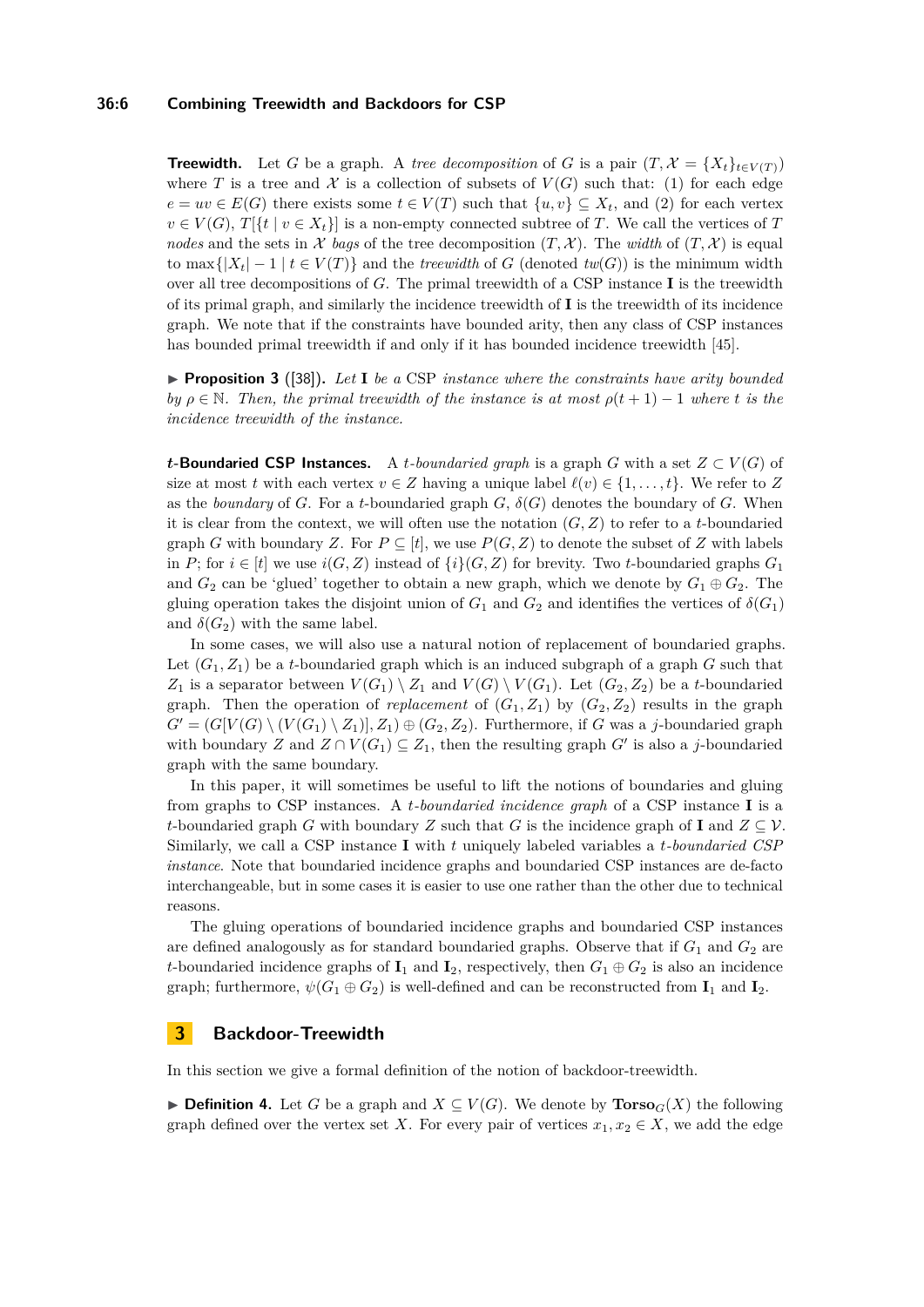$(x_1, x_2)$  if (a)  $(x_1, x_2) \in E(G)$  or (b)  $x_1$  and  $x_2$  both have a neighbor in the same connected component of *G* − *X*. That is, we begin with  $G[X]$  and make the neighborhood of every connected component of  $G - X$ , a clique. When G is an incidence graph of the instance **I** and *X* is a set of variables of **I**, we also refer to  $\text{Torso}_G(X)$  as  $\text{Torso}_I(X)$ .

<span id="page-6-0"></span>▶ **Definition 5.** Let  $\mathcal{F}$  be a class of CSP instances and **I** be a CSP instance. Then the *backdoortreewidth* of **I** with respect to F, denoted  $\mathbf{btw}_{\mathcal{F}}(\mathbf{I})$ , is the smallest value of  $tw(\mathbf{Torso}_{\mathbf{I}}(X))$ taken over all strong backdoors *X* of **I** into *F*. If  $\mathcal{F} = \text{CSP}(\Gamma)$  for some constraint language Γ, then we call  **the backdoor-treewidth with respect to Γ.** 

As an example, observe that in Figure [1](#page-1-0) the graph  $\text{Torso}_G(X)$  is a path. Throughout this paper, we sometimes refer to backdoors of small treewidth simply as backdoors of small *width*. Next, we show how backdoors of small treewidth can be used to solve CSP and #CSP.

<span id="page-6-1"></span>I **Lemma 6.** *Let* **I** *be a CSP instance over domain* D *and X be a strong backdoor of* **I** *to the class* F. There is an algorithm that, given **I** and X, runs in time  $\mathcal{O}(|\mathcal{D}|^{tw(\text{Torso}(X))}|\mathbf{I}|^{\mathcal{O}(1)})$ and correctly decides whether **I** is satisfiable or not. Furthermore, if  $F$  is  $#$ -tractable and *X is a strong backdoor to* F*, then in the same time bound one can count the number of satisfying assignments of* **I***.*

**Sketch of Proof.** The algorithm is a standard dynamic programming procedure over a bounded treewidth graph and hence we only sketch it briefly. Let *G* denote the incidence graph of **I** and let *H* denote the graph  $\text{Torso}(X)$  and let  $(T, \mathcal{X})$  be a tree-decomposition of *H* of width  $tw(H)$ . Now, for every  $v \in T$ , we define the instance  $I_v$  as the subinstance of **I** induced on the variables in  $X_v$ , the bags below it in  $(T, \mathcal{X})$ , and the constraints whose scope is completely contained in the union of  $X<sub>v</sub>$  and the bags below it. The key observation is that for any connected component of  $G - X$ , there is a vertex  $v \in V(T)$  such that the bag *X<sup>v</sup>* contains the neighbors of this component.

To solve CSP, for each  $v \in T$  we define a function  $\tau_v$  which maps assignments of the variables in  $X_v$  to 0 to 1. Let  $\gamma: X_v \to \mathcal{D}$  be an assignment to the variables in  $X_v$ . We define  $\tau_v(\gamma) = 1$  if there is a satisfying assignment for **I**<sub>*v*</sub> that extends  $\gamma$  and  $\tau_v(\gamma) = 0$  otherwise. Let  $v^*$  denote the root of  $T$ . Clearly, the instance **I** is satisfiable if and only if there is a  $\gamma: X_{v^*} \to \mathcal{D}$  such that  $\tau_{v^*}(\gamma) = 1$ . At this point it suffices to describe how to dynamically compute the function  $\tau_v$  for each node in the tree-decomposition; this step can be facilitated by the use of so-called nice tree-decompositions. The algorithm to solve  $\#\text{CSP}$  is similar; there  $\tau_v$  is extended by information about how many ways there are to extend an assignment to the variables in  $X<sub>v</sub>$  to a satisfying assignment for  $\mathbf{I}_{v}$ .

As the width of a backdoor can be arbitrarily smaller than its size, the width provides a much better measure of how far away an instance is from a tractable base class. In particular, the width lower-bounds both the primal treewidth and the backdoor size. We formalize this below.

**Proposition 7.** Let  $I$  be a CSP instance and  $F$  be a class of CSP instances. Let q be *the primal treewidth of* **I** *and r be the minimum size of a strong backdoor to* F *in* **I***. Then*  $\mathbf{btw}_{\mathcal{F}}(\mathbf{I}) \leq \min(q, r)$ .

In order to prove Theorem [1,](#page-2-0) we give an FPT algorithm for the problem of finding strong backdoors parameterized by their width (formalized below). We note that since we state our results in as general terms as possible, the dependence on *k* is likely to be sub-optimal for specific languages and could be improved using properties specific to each language.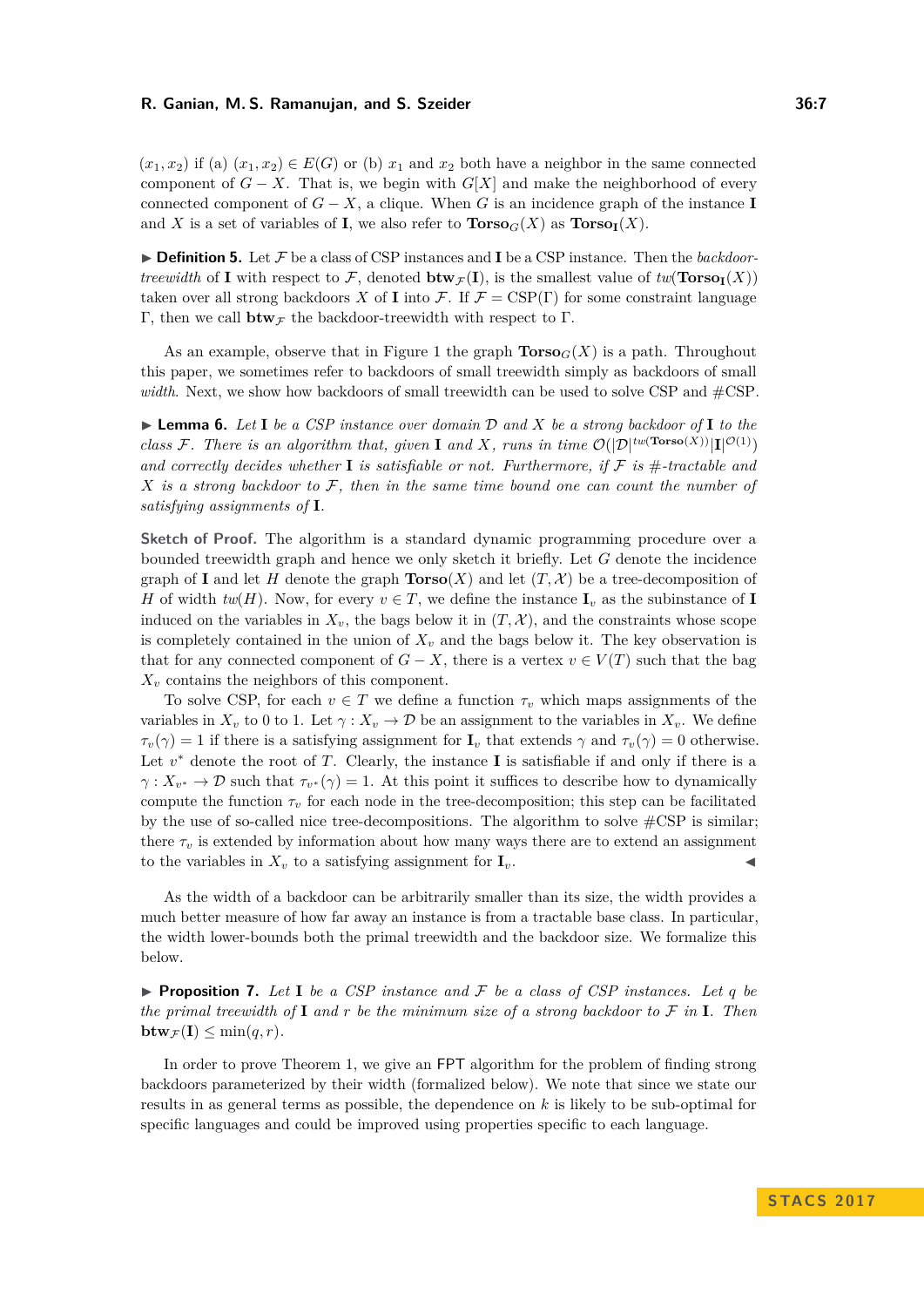### **36:8 Combining Treewidth and Backdoors for CSP**

WIDTH STRONG-CSP(Γ) BACKDOOR DETECTION **Parameter:** *k* **Input:** CSP instance **I**, integer *k*. **Objective:** Return a set *X* of variables such that *X* is a strong backdoor of **I** to CSP(Γ) of width at most *k* or correctly conclude that no such set exists.

The main technical content of the article then lies in the proof of the following theorem.

<span id="page-7-0"></span>**FREOREM 1.** WIDTH STRONG-CSP(Γ) BACKDOOR DETECTION *is* FPT *for every finite* Γ.

Before we proceed to the description of the algorithms, we state the following simple and obvious preprocessing routine (correctness is argued in the full version of this paper, available at <https://arxiv.org/abs/1610.03298>) which will allow us to infer certain structural information regarding interesting instances of this problem.

 $\blacktriangleright$  **Reduction Rule 9.** *Given a CSP instance* **I** *and an integer k as an instance of* WIDTH Strong-CSP(Γ) Backdoor Detection*, if there is a constraint in* **I** *of arity at least*  $p + k + 2$  *where p is the maximum arity of a relation in* Γ, *then return* NO.

## **4 The Finite State Lemma**

In this section, we prove that the problem WIDTH  $STRONG-CSP(\Gamma)$  BACKDOOR DETECTION has finite state; this will allow us to construct a finite set of bounded-size representatives (Section [5\)](#page-9-0) which will play a crucial role in the proof of Theorem [8](#page-7-0) (Section [6\)](#page-10-0). Let  $\Gamma$ be a finite constraint language; throughout the rest of the paper, we work with this fixed constraint language. We begin by defining a relation over the set of boundaried incidence graphs.

▶ **Definition 10.** Let  $k, t \in \mathbb{N}$  and let  $(G_1, Z_1)$  and  $(G_2, Z_2)$  be *t*-boundaried incidence graphs of CSP instances  $I_1$  and  $I_2$  with boundaries  $Z_1$  and  $Z_2$  respectively. Then, we say that (**I**1*, Z*1) ∼*t,k* (**I**2*, Z*2) (or (*G*1*, Z*1) ∼*t,k* (*G*2*, Z*2)) if for every *t*-boundaried CSP instance **I**<sup>3</sup> with incidence graph  $G_3$ , the instance  $\psi(G_1 \oplus G_3)$  has a strong backdoor set of width at most *k* into CSP(Γ) if and only if the instance  $\psi(G_2 \oplus G_3)$  has a strong backdoor set of width at most *k* into CSP(Γ).

It is clear that  $\sim_{t,k}$  is an equivalence relation. Generally speaking, the high-level goal of this section is to prove that ∼*t,k* has finite index. This is achieved by introducing a second, more technical equivalence  $\equiv_{t,h,\varepsilon}$  which captures all the information about how a *t*-boundaried incidence graph (*G, Z*) contributes to the (non)-existence of a strong backdoor of small width after gluing. Observe that for a set *X* which has vertices from 'both' sides of a boundary the graph  $\textbf{Torso}(X)$  may have edges crossing this boundary. Since we need to take this behaviour into account, proving this lemma is in fact much more involved than might be expected at first glance.

To define ≡*t,h,ε*, we will first need the notion of a *configuration*, which can be thought of as one possible way a *t*-boundaried graph can interact via gluing; this is then tied to the notion of a *realizable configuration*, which is a configuration that actually can occur in the graph  $(G, Z)$ . We let  $(G_1, Z_1) \equiv_{t,h,\varepsilon} (G_1, Z_1)$  if and only if both boundaried graphs have the same set of realizable configurations. Before we proceed to the technical definition of a configuration, we need one more bit of notation. Since we will often be dealing with labeled minors, we fix a pair of symbols  $\Box$  and  $\Diamond$  and express all relevant label sets using these symbols. Specifically, for  $r, s \in \mathbb{N}$  we let  $\mathfrak{L}(r, s)$  denote the set  $2^{\{\Box_1, ..., \Box_r\}} \bigcup {\{\Diamond_1, ..., \Diamond_s\}}$ .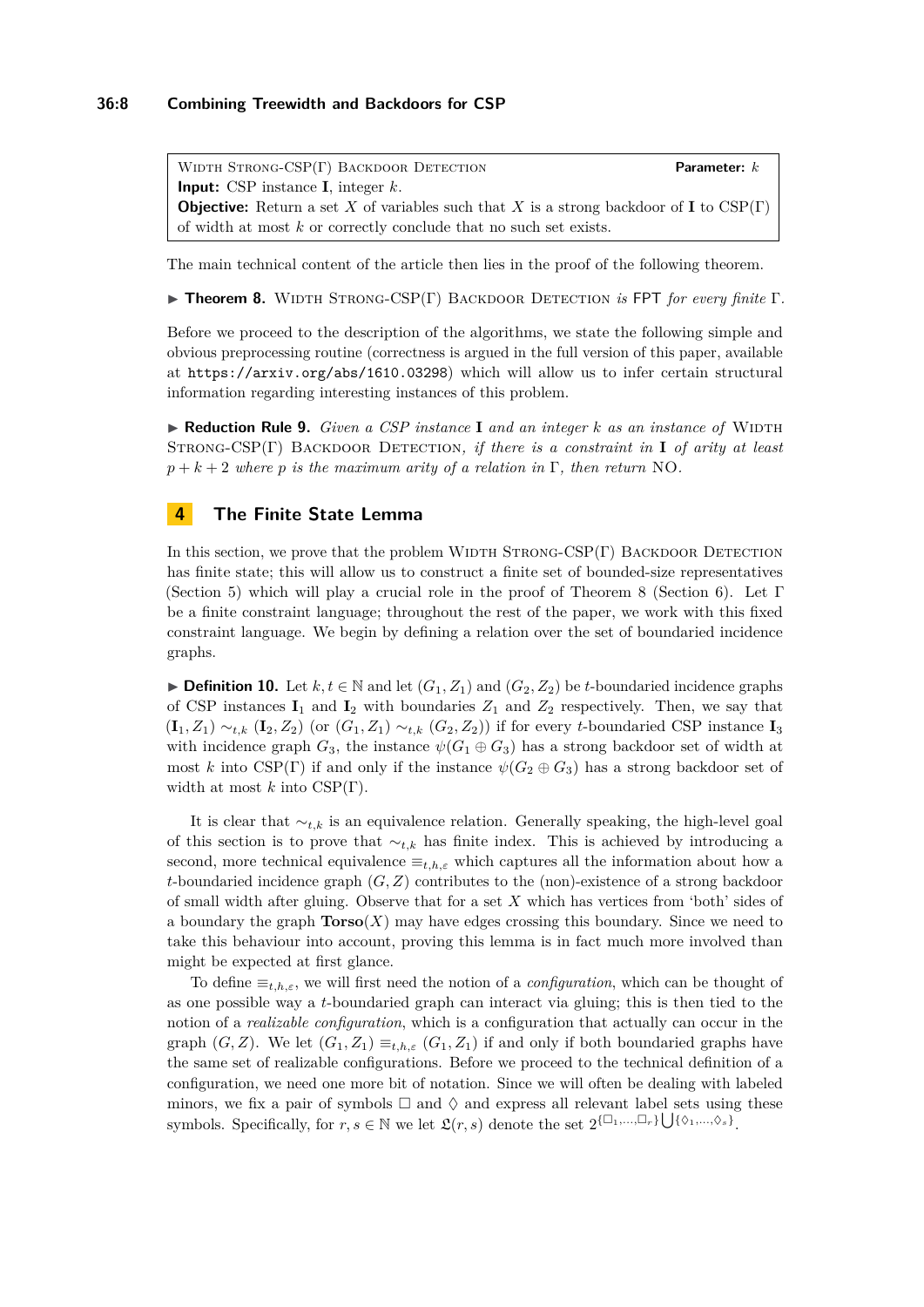**Definition 11.** Let  $h, t \in \mathbb{N}$ . A  $(t, h)$ -configuration is a tuple  $(P, w, w', P, P', \gamma, \mathfrak{H})$ , where:

- **1.** *P* is a subset of [*t*],
- **2.**  $w, w' \in \mathbb{N}$  and  $w' \leq (w+1)t$ ,
- **3.**  $P = \{Q_1, \ldots, Q_r\}$  is a partition of  $[t] \setminus P$ ,
- **4.**  $\mathcal{P}' \in 2^{\binom{P}{2}} \times 2^{\binom{[w']}{2}} \times 2^{P \times [w']},$
- **5.**  $\gamma: \mathcal{P} \to 2^P \times 2^{[w']},$
- **6.**  $\mathfrak{H}$  is a collection of labeled graphs on at most *h* vertices where the label set is  $\mathfrak{L}(t, w')$ .

For a set  $Q \in \mathcal{P}$  with  $\gamma(Q) = (J_1, J_2)$ , we denote by  $\gamma^i(Q)$  the set  $J_i$  for each  $i \in \{1, 2\}$ . A  $(t, h)$ -configuration  $(P, w, w', P, P', \gamma, \mathfrak{H})$  is called a  $(t, h, \varepsilon)$ -configuration if  $w \leq \varepsilon$  and we denote the set of such  $(t, h)$ -configurations by  $\mathfrak{S}(t, h, \varepsilon)$ .

Let us informally break down the intuition behind the above definition. *t* corresponds to the size of the boundary of the associated *t*-boundaried incidence graph (as we will see in the next definition), and *h* is an upper bound on the size of forbidden minors for our target treewidth. The  $(t, h)$ -configuration then captures the following information about interactions between a *t*-boundaried incidence graph  $(G_1, Z_1)$  and a potential solution after gluing:

- **(a)** *P* represents the part of the boundary that intersects a backdoor of small width,
- (b)  $w'$  represents neighbors of the remainder of the boundary outside of  $G_1$ ,
- **(c)** *w* represents the target treewidth of the torso,
- **(d)** P represents how the part of the boundary outside of the strong backdoor will be partitioned into connected components, i.e., how it will 'collapse' into the torso,
- (e)  $\mathcal{P}'$  represents all the new edges that will be created in the torso due to collapsing of parts outside of the torso,
- **(f)**  $\gamma$  represents connections between connected components in the boundary outside of the strong backdoor and relevant variables in the strong backdoor, which is the second part of information needed to encode the collapse of these components into the torso,
- **(g)**  $\mathfrak{H}$  represents 'parts' of all minors of size at most *h* present in the torso inside  $G_1$ .

In order to formally capture the intuition outlined above, we define the result of 'applying' a configuration on a *t*-boundaried incidence graph.

**► Definition 12.** Let  $h, t \in \mathbb{N}$ ,  $(G, Z)$  be the *t*-boundaried incidence graph of a *t*-boundaried CSP instance **I** and  $\omega = (P, w, w', P, P', \gamma, \mathfrak{H})$  be a  $(t, h)$ -configuration. We associate with *G* and  $\omega$  an incidence graph  $G^{\omega}$  which is defined as follows. We begin with the graph *G*, add *w*<sup>'</sup> new variables  $l_1^{\omega}, \ldots, l_{w'}^{\omega}$ , denoting the set comprising these vertices by  $L_{\omega}$ . For every  $J \subseteq [w']$ , we denote by  $J(L_{\omega})$  the set  $\{l_i^{\omega} | i \in J\}$ . For each  $Q \in \mathcal{P}$ , let  $(J_1^Q, J_2^Q) = \gamma(Q)$ and add  $|Q| - 1$  redundant binary constraints  $C_1^Q, \ldots, C_{|Q|-1}^Q$  (we have assumed that  $\Gamma$  also contains a tautological relation of arity 2) and connect these with the variables in *Q*(*G, Z*) to form a path which alternates between a vertex/variable in  $Q(G, Z)$  and a vertex/variable in  $\{C_1^Q, \ldots, C_{|Q|-1}^Q\}$ . Following this, for every variable *u* in  $J_1(G, Z) \cup J_2(L_\omega)$ , we add a redundant binary constraint  $C_u$  and set  $\text{var}(C_u)$  as  $u$  and an arbitrary variable in  $Q(G, Z)$ . This completes the definition of  $G^{\omega}$ . We also define the graph  $\tilde{G}^{\omega}$  as the graph obtained from  $G^{\omega}$  by doing the following. Let  $\mathcal{P}' = (X_1, X_2, X_3)$  where  $X_1 \subseteq {P \choose 2}$ ,  $X_2 \subseteq [{w \choose 2}]$  and  $X_3 \subseteq P \times [w']$ . For every pair  $(i, j) \in X_1$ , we add the edge  $(i(G, Z), j(G, Z))$ . Similarly, for every pair  $(i, j) \in X_2$ , we add the edge  $(l_i^{\omega}, l_j^{\omega})$ . Finally, for every pair  $(i, j) \in X_3$ , we add the edge  $(i(G, Z), l_j^{\omega})$ . This completes the description of  $\tilde{G}^{\omega}$ .

The graph  $G^{\omega}$  defined above can be seen as an enrichment of *G* by (1) adding strong backdoor variables which will be affected by a collapse of the boundary into the torso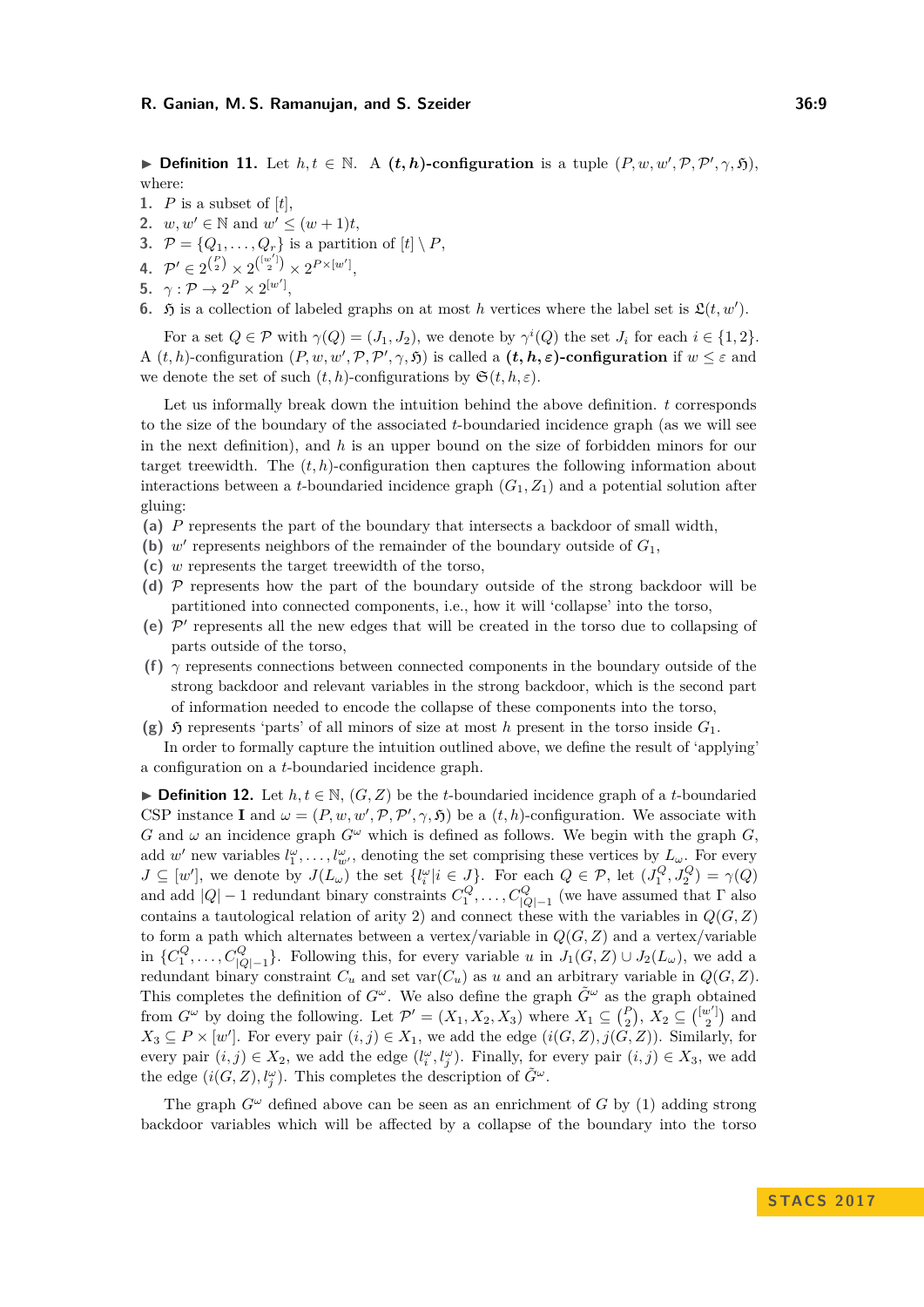### **36:10 Combining Treewidth and Backdoors for CSP**

 $(l_1^{\omega}, \ldots, l_{w'}^{\omega})$  and (2) enforcing the assumed partition of part of the boundary into connected components (as per  $\mathcal{P}$ ) and (3) adding connections of these components both into the rest of the boundary and vertices  $l_i^{\omega}$  (as per  $\gamma$ ). The graph  $\tilde{G}^{\omega}$  is then an extension of  $G^{\omega}$  by edges which will be created in the torso. Note that while  $G^{\omega}$  is an incidence graph,  $\tilde{G}^{\omega}$  is not necessarily a bipartite graph.

With  $\tilde{G}^{\omega}$  in hand, we can finally formally determine whether the information contained in a given configuration is of any relevance for the given graph. This is achieved via the notion of *realizability*.

**► Definition 13.** Let  $h, t \in \mathbb{N}$ ,  $(G, Z)$  be the *t*-boundaried incidence graph corresponding to a *t*-boundaried CSP instance **I** and let  $\omega = (P, w, w', P, P', \gamma, \mathfrak{H})$  be a  $(t, h)$ -configuration. We say that  $\omega$  is a **realizable** configuration in  $(G, Z)$  if, and only if, there is a subset  $S^* \subseteq V(G)$ with the following properties:

- 1.  $S^* \cap Z = P(G, Z),$
- **2.**  $tw(\textbf{Torso}_{\tilde{G}^{\omega}}(S^* \cup L_{\omega}))$  is at most *w*,
- **3.**  $\mathfrak{H}$  is precisely the set of all labeled minors of  $(\textbf{Torso}_{\tilde{G}^{\omega}}(S^* \cup L_{\omega}), \Lambda_{\omega})$  with at most *h* vertices,
- **4.**  $S^*$  is a strong backdoor of  $\psi(G)$  into CSP(Γ).

If the above conditions hold, we say that  $S^*$  **realizes**  $\omega$  in  $(G, Z)$ .

We let  $\mathfrak{S}((G, Z), h, \varepsilon)$  denote the set of all realizable  $(|Z|, h, \varepsilon)$ -configurations in  $(G, Z)$ . We ignore the explicit reference to *Z* in the notation if it is clear from the context. We let *h*<sup>\*</sup>(*k*) denote the upper bound on the size of forbidden minors for graphs of treewidth at most *k* given in [\[39\]](#page-15-18). For technical reasons, we will be in fact concerned with minors of size slightly greater than  $h^*(k)$ , and hence for  $t \in \mathbb{N}$  we set  $h^*(k,t) = h^*(k) + t \cdot (k+1)$ .

We use  $\Upsilon(t, h, \varepsilon)$  to denote a computable upper bound on the number of  $(t, h, \varepsilon)$ configurations. Observe that setting  $\Upsilon(t, h, \varepsilon) = 2^t \cdot \varepsilon \cdot \varepsilon t \cdot t^t \cdot 2^{\binom{t}{2}} \cdot 2^{\binom{(\varepsilon+1)t}{2}} \cdot 2^{t^2(\varepsilon+1)}$ .  $2^{t^2(\epsilon+1)} \cdot 2^{k \choose 2} h^{2^{(\epsilon+1)t}}$  is sufficient. We now give the formal definition of the refined equivalence relation.

**► Definition 14.** Let  $t, h \in \mathbb{N}$  and let  $(\mathbf{I}_1, Z_1)$  and  $(\mathbf{I}_2, Z_2)$  be *t*-boundaried CSP instances with *t*-boundaried incidence graphs  $(G_1, Z_1)$  and  $(G_2, Z_2)$  respectively. Then,  $(\mathbf{I}_1, Z_1) \equiv_{t,h,\varepsilon}$  $({\bf I}_2, Z_2)$  (or  $(G_1, Z_1) \equiv_{t,h,\varepsilon} (G_2, Z_2)$ ) if  $\mathfrak{S}((G_1, Z_1), h, \varepsilon) = \mathfrak{S}((G_2, Z_2), h, \varepsilon)$ .

From these definitions, it is straightforward to verify that  $\equiv_{t,h,\varepsilon}$  is indeed an equivalence and the number of equivalence classes induced by this relation over the set of all *t*-boundaried incidence graphs is at most  $2^{\Upsilon(t,h,\varepsilon)}$ . The main lemma of this section, Lemma [15,](#page-9-1) then links  $\equiv_{t,h,\varepsilon}$  to  $\sim_{t,k}$ , and in particular shows that the former is a refinement of the latter. We note that the more refined  $\equiv_{t,h,\varepsilon}$  is used throughout the paper; it is not merely a tool for showing finite-stateness of ∼*t,k*.

<span id="page-9-1"></span>► **Lemma 15.** *Let*  $k, t \in \mathbb{N}$  *and let*  $(G_1, Z_1)$ *,*  $(G_2, Z_2)$  *be two t-boundaried incidence graphs satisfying*  $(G_1, Z_1) \equiv_{t,h^*(k,t),k} (G_2, Z_2)$ *. Then,*  $(G_1, Z_1) \sim_{t,k} (G_2, Z_2)$ *.* 

# <span id="page-9-0"></span>**5 Computing a Bound on the Size of a Minimal Representative of**  $∼$ <sup>t,k</sup>

In this section, we define a function  $\alpha$  such that for every  $t, k \in \mathbb{N}$ , every equivalence class of ∼*t,k* contains a boundaried incidence graph whose size is bounded by *α*(*t, k*). In order to do so, we use the fact the relation  $\equiv_{t,h^*(k,t),k}$  refines  $\sim_{t,k}$ . The following is a brief sketch of the proof strategy.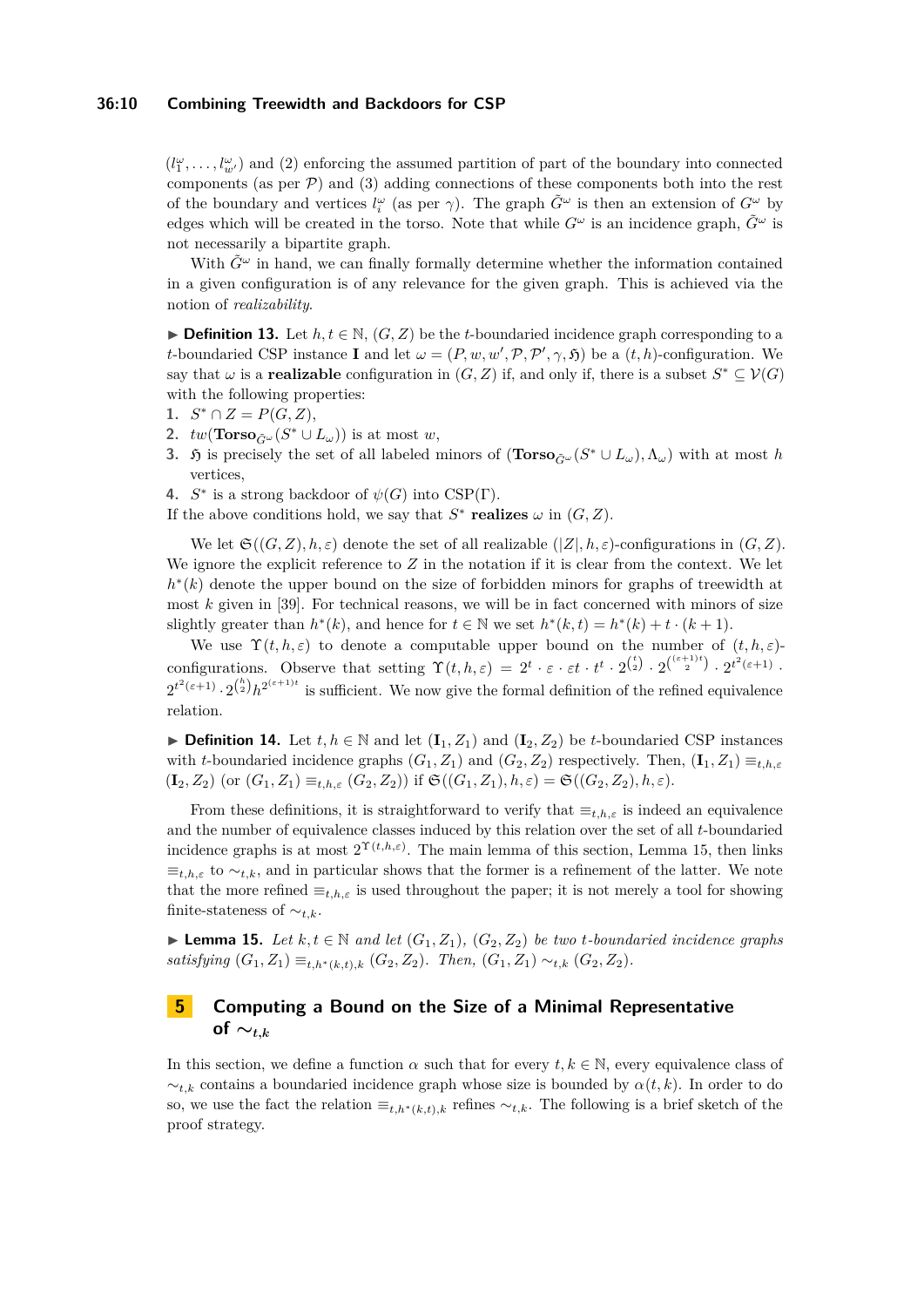- In the first step, we show that for any *t*-boundaried incidence graph  $(G, Z)$  whose *treewidth* is bounded as a function of *t* and *k* and size exceeds a certain bound also depending only on  $t$  and  $k$ , there is a strictly smaller  $t$ -boundaried graph  $(G', Z')$  such that  $(G, Z) \equiv_{t,h^*(k,t),k} (G', Z')$ . This in turn implies that for any *t*-boundaried incidence graph (*G, Z*) whose *treewidth* is bounded by a function of *t* and *k* there is a *t*-boundaried graph  $(G', Z')$  such that  $(G, Z) \equiv_{t,h^*(k,t),k} (G', Z')$  and the size of  $G'$  is bounded by a function of *t* and *k*.
- In the second step, we show that for any *t*-boundaried incidence graph  $(G, Z)$ , there is a  $\sim$ *t*-boundaried incidence graph  $(G', Z')$  such that  $G'$  has treewidth bounded by a function of *k* and *t* and  $(G, Z) \sim_{t,k} (G', Z')$ . Combining these two steps, we obtain the following lemma.

<span id="page-10-2"></span>► **Lemma 16.** *Let*  $k, t \in \mathbb{N}$ *. There exists a computable function*  $\mathfrak{y}(t, k)$  *and a set*  $\mathfrak{F}_s(t, h^*(k, t))$ *, k*) *of at most* y(*t, k*) *t-boundaried CSP instances that contains a t-boundaried CSP instance from every equivalence class of*  $\sim_{t,k}$ *. Furthermore, given k and t, the set*  $\mathfrak{F}_s(t, h^*(k,t), k)$ *can be computed in time*  $\mathcal{O}(|\mathfrak{F}_s(t, h^*(k,t), k)|)$ *.* 

### <span id="page-10-0"></span>**6 The FPT Algorithm for Width Strong-CSP(Γ) Backdoor Detection**

An often-used approach in the design of FPT algorithms for graph problems is that of finding a sufficiently small separator in the graph and then reducing one of the sides. In the technique of 'recursive understanding' introduced by Grohe et al. [\[32\]](#page-15-9), this is achieved by performing this step *recursively* until we arrive at a separator where the side we want to reduce has certain connectivity-based structure using which we can find a way reduce it without recursing further. This approach has been combined with various problem specific reduction rules at the bottom to obtain parameterized algorithms for several well-studied problems. These include the *k*-way Cut problem, solved by Kawarabayashi and Thorup [\[36\]](#page-15-10), Steiner Cut and Unique Label Cover – both solved by Chitnis et al. [\[12\]](#page-13-10). In this section, we will employ this technique to design our algorithm for WIDTH STRONG-CSP $(\Gamma)$ BACKDOOR DETECTION. We begin by defining a notion of *nice* instances which basically capture the kind of instances we will be dealing with at the bottom of our recursion.

### **6.1 Solving Nice Instances**

<span id="page-10-1"></span>**Lemma 17.** *There is a function*  $\mathfrak{Z} : \mathbb{N}^2 \to \mathbb{N}$  *and an algorithm that, given a CSP instance* **I** with incidence graph *G* and positive integers  $\beta, k \in \mathbb{N}$ , runs in time  $\mathcal{O}(\mathfrak{Z}(\beta, k)|G|^2)$  and *either computes a strong backdoor into* CSP(Γ) *of width at most k or correctly concludes that* **I** *has no backdoor set X of width at most k that satisfies the following properties:* **1.**  $G - X$  has exactly one connected component C of size at least  $\beta + 1$ . 2.  $|V(G) \setminus N[C]| \leq \beta$ 

We now give the definition of 'nice' instances. Generally speaking, these are instances which fall into either the bounded 'classical' treewidth case or bounded backdoor size case.

**► Definition 18.** Let  $k, \beta \in \mathbb{N}$  and **I** be a CSP instance with incidence graph *G*. We say that **I** is  $(\beta, k)$ -nice if  $tw(G) \leq \beta + k$  or if **I** has some strong backdoor set of width at most *k*, then it also has a strong backdoor set *X* of width at most *k* such that  $G - X$  has exactly one connected component *C* of size at least  $\beta + 1$ , and  $|V(G) \setminus N[C]| \leq \beta$ .

We now formally show that given a  $(\beta, k)$ -nice incidence graph, one can detect strong backdoor sets of small width in FPT time parameterized by  $\beta + k$ . This will later be used to compute small representatives of large boundaried CSP instances (specifically, in Lemma [23\)](#page-11-0).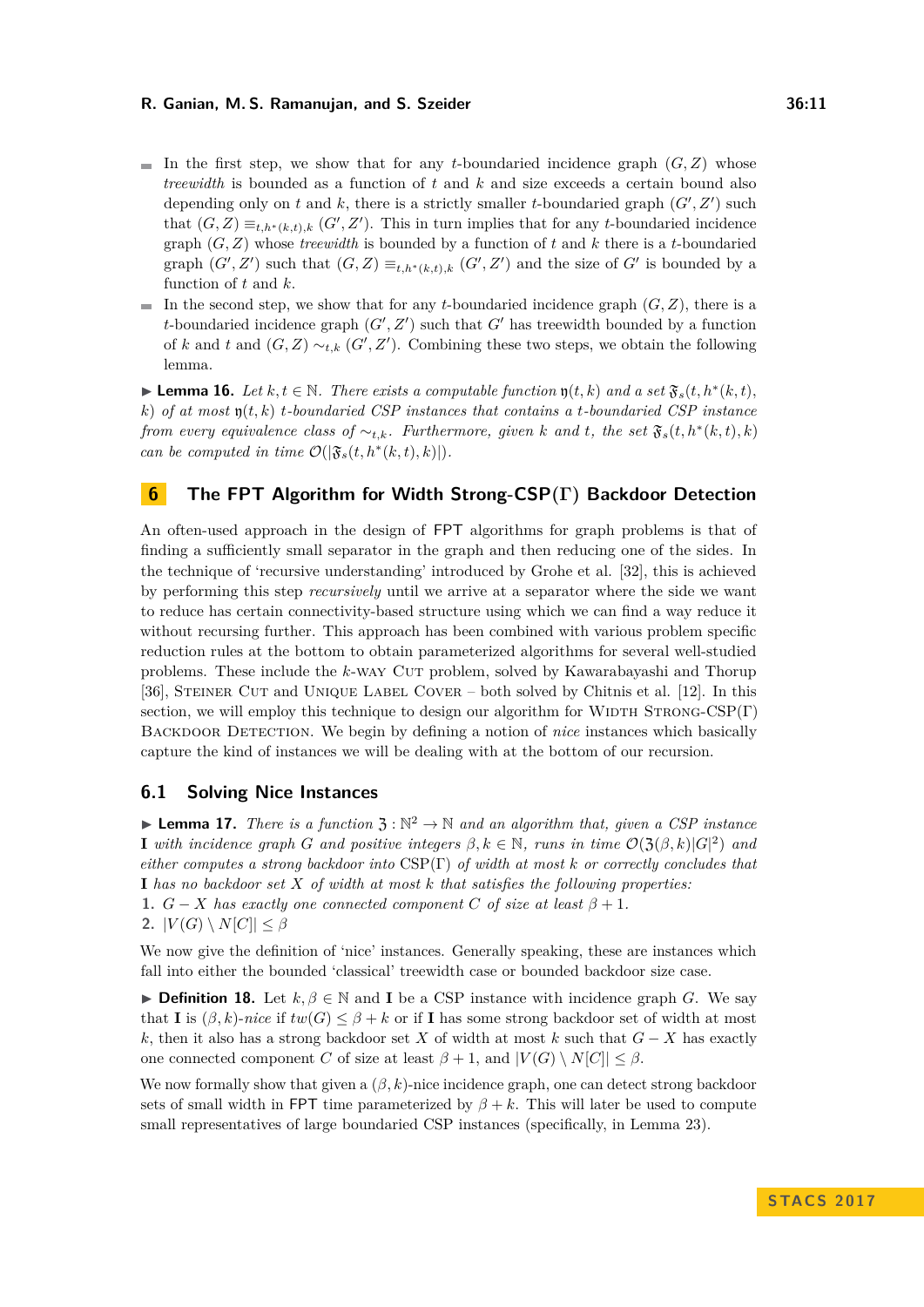### **36:12 Combining Treewidth and Backdoors for CSP**

<span id="page-11-3"></span>**► Lemma 19.** *There is a function*  $\hat{\mathfrak{X}}$  :  $\mathbb{N} \to \mathbb{N}$  *and an algorithm that, given*  $\beta, k \in \mathbb{N}$ , a  $(\beta, k)$ -nice CSP instance **I** with the incidence graph *G*, runs in time  $\mathcal{O}(\hat{\mathfrak{X}}(\beta + k)|G|^2)$  and *either computes a strong backdoor set into* CSP(Γ) *of width at most k or correctly detects that such a set does not exist.*

**Proof.** If  $tw(G) \leq \beta + k$ , then we can solve the problem directly by applying Courcelle's Theorem [\[15\]](#page-14-14), as follows. First, recall that the arity of any constraint which appears in the CSP instance  $\psi(G)$  is upper-bounded by *k* plus the maximum arity of relations in Γ. Hence we can assume that the number of relations which appear in the constraints of  $\psi(G)$ is bounded by a function of  $k$ , and we can think of  $G$  as having vertex labels which specify which relation is used in each constraint vertex and edge labels which specify the order in which variables appear in the incident constraint. Second, for a *j*-ary relation *R* which appears in a constraint *C* in  $\psi(G)$ , we say that a subset  $\alpha$  of  $\{1, \ldots, j\}$  is a *valid choice* if the variables occurring in positions  $\alpha$  in *C* form a strong backdoor for  $\{C\}$  into CSP(Γ). Note that the set of valid choices for all of the relations which occur in a constraint in  $\psi(G)$ can be precomputed in advance. Then the problem can be formulated in Monadic Second Order logic with a sentence stating the following: there exists a set *T* of variables such that (1) for each constraint *C* with label *R* it holds that the edges between *T* and *C* correspond to a valid choice for  $R$ , and  $(2)$  the torso of  $T$  does not contain any of the forbidden minors for treewidth at most *k*. Indeed, condition (1) ensures that *T* forms a backdoor to CSP(Γ) and condition (2) ensures that *T* has width at most *k*.

Otherwise, we execute the algorithm of Lemma [17](#page-10-1) that runs in time  $\mathcal{O}(\hat{\mathfrak{Z}}(\alpha)|G|^2)$ . The function  $\mathfrak X$  is obtained from the function  $\mathfrak Z$  and the dependence of the algorithm on  $\beta + k$  in the case of bounded treewidth.  $\blacksquare$ 

### **6.2 Computing a Minimal Representative**

In this subsection, we show that if a *t*-boundaried instance has a certain guarantee on the (non-)existence of a small separator separating two large parts of the instance from each other, then we can compute a *t*-boundaried instance of bounded size which is equivalent to it under the relation ∼*t,k*.

 $\blacktriangleright$  **Definition 20.** Let *G* be an incidence graph and  $(A, S, B)$  be a partition of  $V(G)$  where *S* ⊆  $V(G)$  and  $N(A)$ ,  $N(B)$  ⊆ *S*. We call  $(A, S, B)$  a  $(q, k)$ -*separation* if *S* has size at most *k*, and *A* and *B* have size at least *q*.

<span id="page-11-2"></span>**Example 21.** Let G be the incidence graph of a CSP instance **I**. If G has no  $(q, k + 1)$ *separation then* **I** *is* (*q, k*)*-nice.*

<span id="page-11-1"></span>**► Lemma 22.** Let  $t \in \mathbb{N}$  and  $\mathbf{I}_1$  be a *t*-boundaried CSP instance with *t*-boundaried incidence *graph*  $(G, Z)$ *. Let*  $k, q \in \mathbb{N}$  *be such that G does not admit a*  $(8^q, k+1)$ *-separation, and let* (*H, J*) *be the t-boundaried incidence graph of a t-boundaried CSP instance* **I**<sup>2</sup> *such that the size of*  $V(H)$  *is at most some*  $r \in \mathbb{N}$ *. Then the incidence graph*  $G \oplus H$  *corresponding to the instance*  $I_1 \oplus I_2$  *has no*  $(8^q + r, k + 1)$ *-separation.* 

For the following lemma, recall the definition of the set  $\mathfrak{F}_s(t, h^*(k,t), k)$  (Lemma [16\)](#page-10-2). The proof relies on Lemmas [22,](#page-11-1) [21,](#page-11-2) and [19.](#page-11-3)

<span id="page-11-0"></span>**► Lemma 23.** Let  $t \in \mathbb{N}$  and  $\mathbf{I}_1$  be a *t*-boundaried CSP instance with incidence graph G and *boundary Z. Further, let*  $k, q \in \mathbb{N}$  *be such that*  $t \leq 2(k+1)$ *,*  $|V(G)| > q$ *, and G does not admit a*  $(8^q, k+1)$ *-separation. Let*  $(H, J)$  *be the t-boundaried incidence graph of a t-boundaried*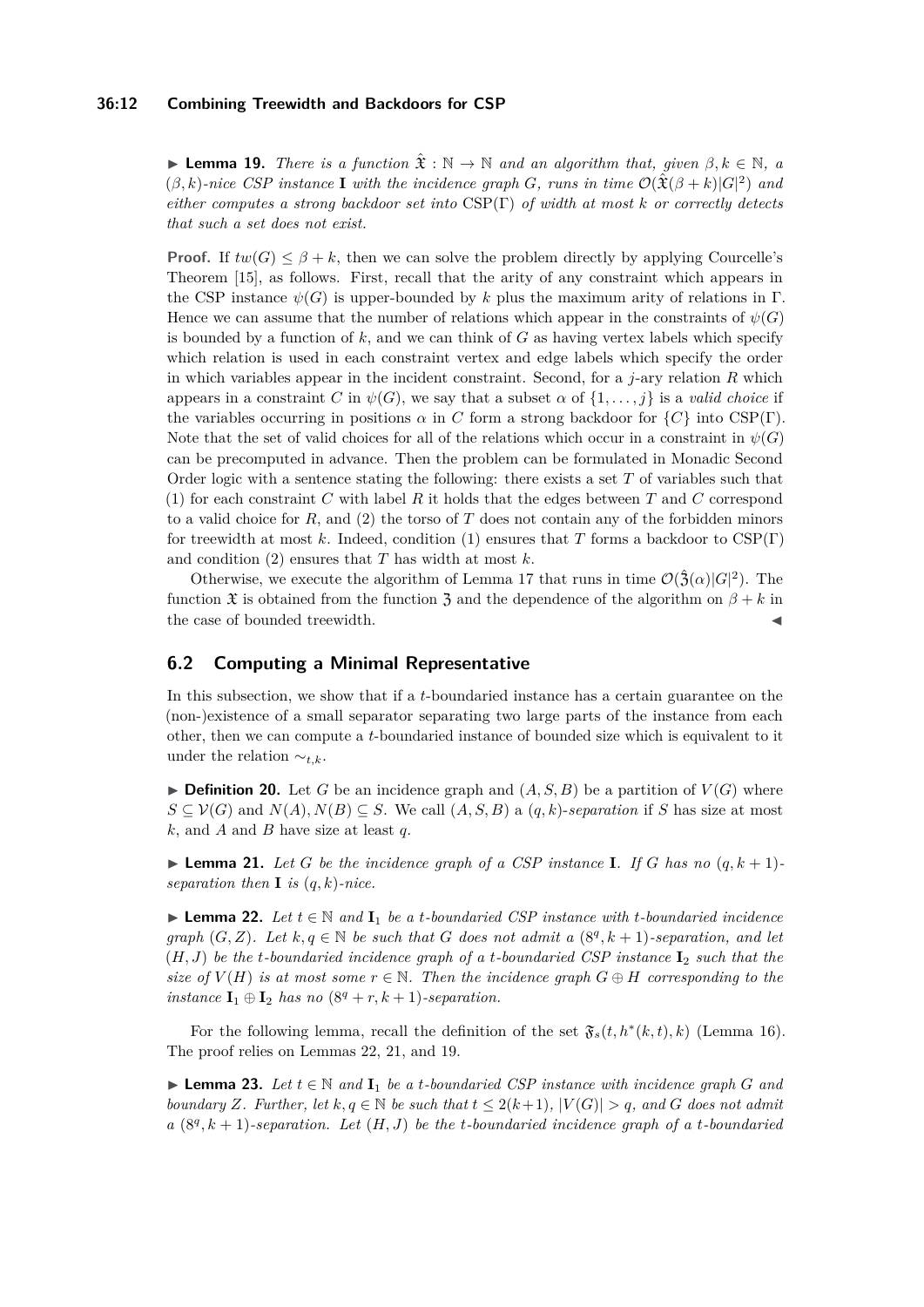*CSP* instance  $\mathbf{I}_2$  in  $\mathfrak{F}_s(t, h^*(k, t), k)$ . Then the instance  $\mathbf{I}_1 \oplus \mathbf{I}_2$  is  $(8^q + \alpha(k, 2(k+1)), k)$ *-nice. Furthermore, if*  $q = \alpha(k, 2(k+1))$  *then one can compute in time*  $\mathcal{O}(\mathfrak{M}(k)|G|^2)$  *a t-boundaried CSP* instance  $\mathbf{I}_1^*$  of size at most *q* such that  $\mathbf{I}_1 \sim_{t,k} \mathbf{I}_1^*$ , for some function  $\mathfrak{M}$ .

### **6.3 Solving the Problem via Recursive Understanding**

In this subsection, we complete our algorithm for WIDTH STRONG-CSP(Γ) BACKDOOR DETECTION by describing the recursive phase of our algorithm and the way we utilize the subroutines described earlier to solve the problem. We note that variants of Lemma [24,](#page-12-0) Lemma [25](#page-12-1) and Lemma [27](#page-12-2) are well-known in literature (see for example [\[12\]](#page-13-10)). However the parameters involved in these lemmas are specific to the application. Furthermore, our proofs are simpler and avoid the color coding technique employed in [\[12\]](#page-13-10). Following that, we use Lemma [24](#page-12-0) to obtain the final ingredient for our algorithm.

<span id="page-12-0"></span>**► Lemma 24.** *There is an algorithm that, given an incidence graph*  $G$  *and*  $q, k \in \mathbb{N}$ *, runs in time*  $\mathcal{O}((2q)^k \cdot |G|^2)$  and either computes a  $(q, k)$ -separation or concludes correctly that there *is no* (*q, k*)*-separation* (*A, S, B*) *where A and B are connected.*

<span id="page-12-1"></span>**► Lemma 25.** *There is an algorithm that, given an incidence graph*  $G$  *and*  $q, k \in \mathbb{N}$ *, runs in time*  $\mathcal{O}((q+k)^k |G|^2)$  *and either computes a*  $(q, k)$ -separation *in G or correctly concludes that G has no*  $(8<sup>q</sup>, k)$ *-separation.* 

<span id="page-12-3"></span>▶ Observation 26. Let  $(G, Z)$  be a *t*-boundaried graph with  $|V(G)| > q$  and  $t ≤ 2(k+1)$  and *let*  $(A, S, B)$  *be a*  $(q, k+1)$ *-separation in G. Then, one of the pairs*  $(G[A \cup S], S \cup (Z \cap A))$ *or*  $(G[B \cup S], S \cup (Z \cap B))$  *is a t*'-boundaried graph with  $t' \leq 2(k+1)$ *.* 

<span id="page-12-2"></span> $\blacktriangleright$  **Lemma 27.** *There is an algorithm that, given a t-boundaried graph*  $(G, Z)$  *with*  $|V(G)| > q$ *and*  $t \leq 2(k+1)$ , in time  $\mathcal{O}((q+k)^k |G|^3)$  returns a *t*'-boundaried graph  $(G', Z')$  where  $G'$  is *a subgraph of G,*

(a)  $|V(G')| > q$ ,

**(b)**  $t' \leq 2k + 1$ *, and* 

(c)  $G'$  has no  $(8^q, k+1)$ *-separation.* 

**Proof.** We begin by executing the algorithm of Lemma [25.](#page-12-1) If this algorithm returns that *G* has no  $(8^q, k+1)$ -separation then we terminate the algorithm and return the graph  $(G, Z)$ itself. Otherwise, let  $(X, S, Y)$  be the  $(q, k + 1)$ -separation returned by this algorithm. By Observation [26,](#page-12-3) we may assume w.l.o.g. that  $(G[X \cup S], S \cup (Z \cap X))$  is a *t*<sup>"</sup>-boundaried graph where  $t'' \leq 2(k+1)$ . We now set  $G := G[X \cup S], Z := S \cup (Z \cap X)$  and recurse. Since the depth of recursion is bounded by the size of the input graph and each step takes time  $\mathcal{O}((q+k)^k|G|^2)$ , the lemma follows.

**Algorithm for the Decision version of Theorem [8.](#page-7-0)** Let **I** be the given input CSP instance and let *G* be its incidence graph. We begin by setting  $q = \alpha(k, 2(k + 1))$ , choosing the boundary *Z* to be the empty set and then executing the algorithm of Lemma [27](#page-12-2) to compute a *t*-boundaried graph  $(G', Z')$  where  $G'$  is a subgraph of  $G$ ,  $|V(G')| > q$  and  $t \leq 2(k + 1)$ such that  $G'$  has no  $(8^q, k+1)$ -separation. Next, we invoke Lemma [23](#page-11-0) on the corresponding CSP instance, say **I'**, to compute in time  $\mathcal{O}(\mathfrak{M}(k)|G|^2)$  a *t*-boundaried CSP instance **I''** such that **I**' ∼*t*,*k* **I''**. We then set **I** = **I'**'  $\oplus$  ( $\psi(G - (V(G') \setminus Z'))$ ) and recursively check for the presence of a strong backdoor set of width at most *k* for this instance. Since we strictly reduce the size of the instance in each step, the depth of the recursion is bounded linearly in the size of the initial input, implying FPT running time.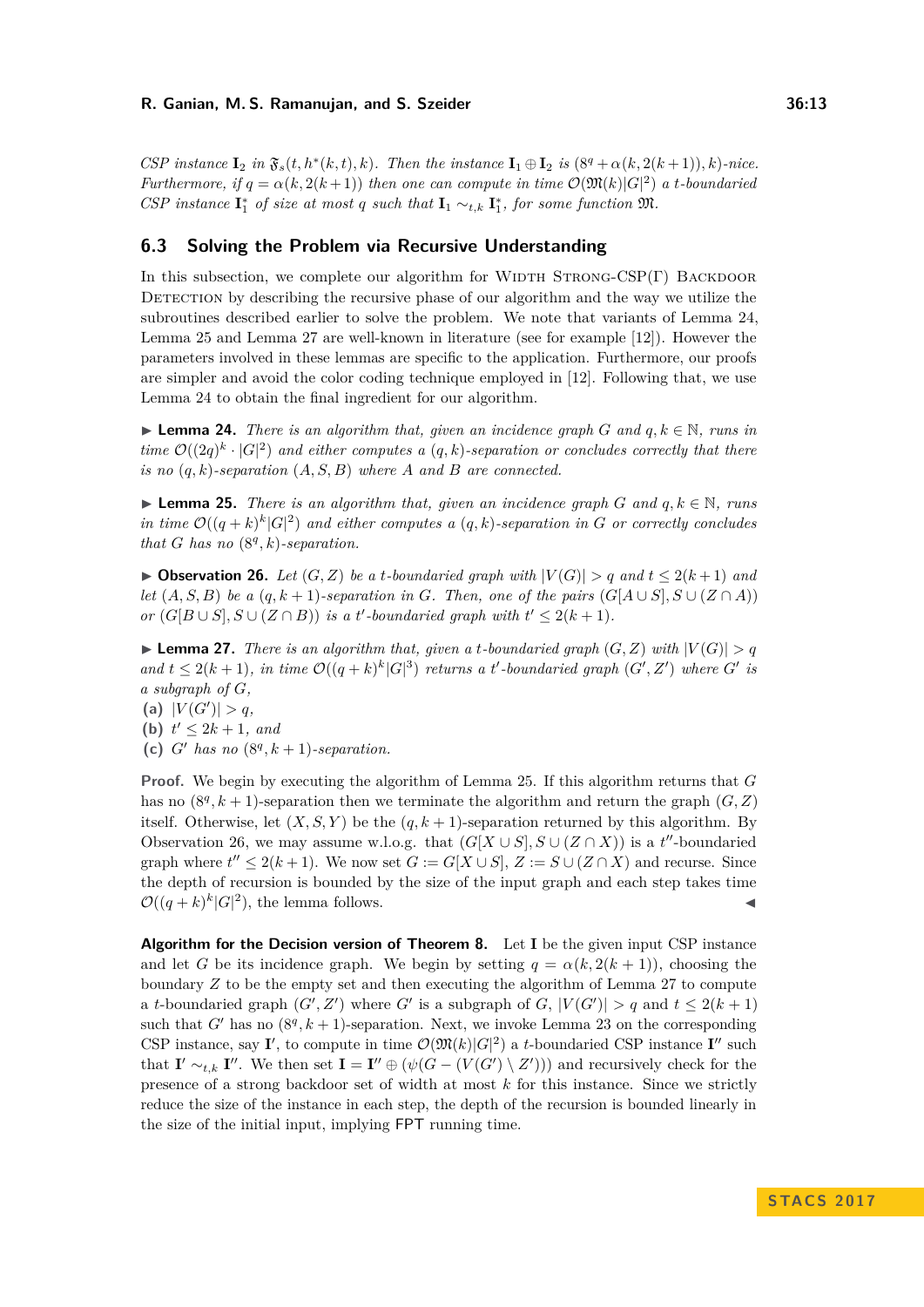### **36:14 Combining Treewidth and Backdoors for CSP**

**Proof of Theorem [1](#page-2-0) and Corollary [2.](#page-2-1)** Using the self-reducibility of the problem and the algorithm for the decision variant of Theorem [8,](#page-7-0) one can compute a strong backdoor set of width at most *k* (if it it exists). Following this, one can execute the algorithm of Lemma [6](#page-6-1) to solve CSP and  $\#\text{CSP}$ .

# **7 Concluding Remarks**

We have introduced the notion of backdoor treewidth for CSP and  $\#CSP$  by combining the two classical approaches of placing structural restrictions and language restrictions, respectively, on the input. Thus the presented results represent a new "hybrid" approach for solving CSPand #CSP. Our main result, Theorem [1,](#page-2-0) is quite broad as it covers all tractable finite constraint languages combined with the graph invariant treewidth. This can be seen as the base case of a general framework which combines a specific graph invariant of the torso graph with a specific class of constraint languages. Therefore, we hope it will stimulate further research in this direction.

### **References**

- <span id="page-13-6"></span>**1** Stefan Arnborg, Bruno Courcelle, Andrzej Proskurowski, and Detlef Seese. An algebraic theory of graph reduction. *J. ACM*, 40(5):1134–1164, 1993. [doi:10.1145/174147.169807](http://dx.doi.org/10.1145/174147.169807).
- <span id="page-13-11"></span>**2** Christian Bessiere, Clément Carbonnel, Emmanuel Hebrard, George Katsirelos, and Toby Walsh. Detecting and exploiting subproblem tractability. In Francesca Rossi, editor, *IJ-CAI 2013, Proceedings of the 23rd International Joint Conference on Artificial Intelligence, Beijing, China, August 3-9, 2013*. IJCAI/AAAI, 2013.
- <span id="page-13-7"></span>**3** Hans L. Bodlaender and Babette de Fluiter. Reduction algorithms for constructing solutions in graphs with small treewidth. In Jin-Yi Cai and Chak Kuen Wong, editors, *CO-COON'96*, LNCS, pages 199–208. Springer, 1996.
- <span id="page-13-9"></span>**4** Hans L. Bodlaender and Torben Hagerup. Parallel algorithms with optimal speedup for bounded treewidth. *SIAM J. Comput.*, 27:1725–1746, 1998.
- <span id="page-13-8"></span>**5** Hans L. Bodlaender and Babette van Antwerpen-de Fluiter. Reduction algorithms for graphs of small treewidth. *Inf. Comput.*, 167:86–119, 2001.
- <span id="page-13-1"></span>**6** Andrei A. Bulatov. A dichotomy theorem for constraint satisfaction problems on a 3 element set. *J. of the ACM*, 53(1):66–120, 2006.
- <span id="page-13-2"></span>**7** Andrei A. Bulatov. Complexity of conservative constraint satisfaction problems. *ACM Trans. Comput. Log.*, 12(4):Art. 24, 66, 2011.
- <span id="page-13-5"></span>**8** Andrei A. Bulatov. The complexity of the counting constraint satisfaction problem. *J. of the ACM*, 60(5):Art 34, 41, 2013.
- <span id="page-13-3"></span>**9** Andrei A. Bulatov, Andrei A. Krokhin, and Peter Jeavons. The complexity of maximal constraint languages. In Jeffrey Scott Vitter, Paul G. Spirakis, and Mihalis Yannakakis, editors, *Proceedings on 33rd Annual ACM Symposium on Theory of Computing, July 6-8, 2001, Heraklion, Crete, Greece*, pages 667–674. ACM, 2001.
- <span id="page-13-0"></span>**10** Clément Carbonnel and Martin C. Cooper. Tractability in constraint satisfaction problems: a survey. *Constraints*, 21(2):115–144, 2016.
- <span id="page-13-4"></span>**11** Clément Carbonnel, Martin C. Cooper, and Emmanuel Hebrard. On backdoors to tractable constraint languages. In *Principles and Practice of Constraint Programming – 20th International Conference, CP 2014, Lyon, France, September 8-12, 2014. Proceedings*, volume 8656 of *Lecture Notes in Computer Science*, pages 224–239. Springer Verlag, 2014.
- <span id="page-13-10"></span>**12** Rajesh Hemant Chitnis, Marek Cygan, MohammadTaghi Hajiaghayi, Marcin Pilipczuk, and Michal Pilipczuk. Designing FPT algorithms for cut problems using randomized con-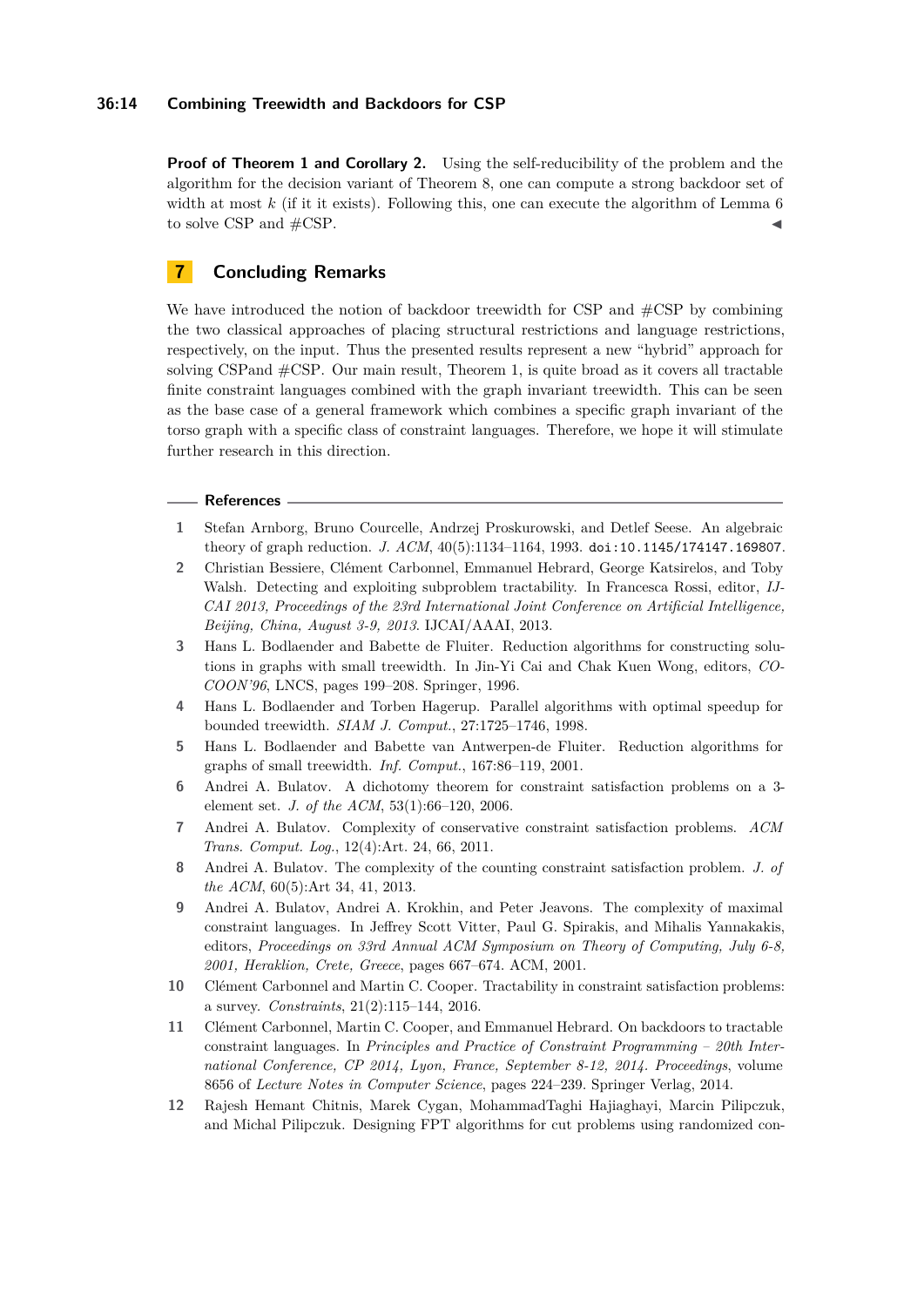tractions. In *53rd Annual IEEE Symposium on Foundations of Computer Science, FOCS 2012, New Brunswick, NJ, USA, October 20-23, 2012*, pages 460–469, 2012.

- <span id="page-14-2"></span>**13** David Cohen, Peter Jeavons, and Marc Gyssens. A unified theory of structural tractability for constraint satisfaction problems. *J. of Computer and System Sciences*, 74(5):721–743, 2008.
- <span id="page-14-4"></span>**14** Martin C. Cooper, David A. Cohen, and Peter G. Jeavons. Characterising tractable constraints. *Artificial Intelligence*, 65(2):347–361, 1994.
- <span id="page-14-14"></span>**15** Bruno Courcelle. The monadic second-order logic of graphs. I. recognizable sets of finite graphs. *Inf. Comput.*, 85(1):12–75, 1990.
- <span id="page-14-11"></span>**16** Y. Crama, O. Ekin, and P. L. Hammer. Variable and term removal from Boolean formulae. *Discr. Appl. Math.*, 75(3):217–230, 1997.
- <span id="page-14-5"></span>**17** Víctor Dalmau. A new tractable class of constraint satisfaction problems. In *AMAI, 6th International Symposium on Artificial Intelligence and Mathematics, Fort Lauderdale, Florida, USA, January 5-7, 2000*, 2000.
- <span id="page-14-3"></span>**18** Víctor Dalmau, Phokion G. Kolaitis, and Moshe Y. Vardi. Constraint satisfaction, bounded treewidth, and finite-variable logics. In Pascal Van Hentenryck, editor, *Principles and Practice of Constraint Programming – CP 2002, 8th International Conference, CP 2002, Ithaca, NY, USA, September 9-13, 2002, Proceedings*, volume 2470 of *Lecture Notes in Computer Science*, pages 310–326. Springer Verlag, 2002.
- <span id="page-14-10"></span>**19** Babette de Fluiter. *Algorithms for Graphs of Small Treewidth*. PhD thesis, Utrecht University, 1997.
- <span id="page-14-13"></span>**20** Reinhard Diestel. *Graph Theory, 4th Edition*, volume 173 of *Graduate texts in mathematics*. Springer, 2012.
- <span id="page-14-8"></span>**21** Tommy Färnqvist. Constraint optimization problems and bounded tree-width revisited. In Nicolas Beldiceanu, Narendra Jussien, and Eric Pinson, editors, *Integration of AI and OR Techniques in Contraint Programming for Combinatorial Optimzation Problems – 9th International Conference, CPAIOR 2012, Nantes, France, May 28 June1, 2012. Proceedings*, volume 7298 of *Lecture Notes in Computer Science*, pages 163–179. Springer Verlag, 2012.
- <span id="page-14-0"></span>**22** Tomás Feder and Moshe Y. Vardi. The computational structure of monotone monadic SNP and constraint satisfaction: A study through datalog and group theory. *SIAM J. Comput.*, 28(1):57–104, 1998.
- <span id="page-14-9"></span>**23** Michael R. Fellows and Michael A. Langston. An analogue of the Myhill-Nerode theorem and its use in computing finite-basis characterizations (extended abstract). In *FOCS*, pages 520–525, 1989.
- <span id="page-14-12"></span>**24** Fedor V. Fomin, Daniel Lokshtanov, Neeldhara Misra, M. S. Ramanujan, and Saket Saurabh. Solving *d-*SAT via backdoors to small treewidth. In *Proceedings of the Twenty-Sixth Annual ACM-SIAM Symposium on Discrete Algorithms, SODA 2015, San Diego, CA, USA, January 4-6, 2015*, pages 630–641. SIAM, 2015.
- <span id="page-14-1"></span>**25** Eugene C. Freuder. A sufficient condition for backtrack-bounded search. *J. ACM*, 32(4):755– 761, 1985.
- <span id="page-14-6"></span>**26** Robert Ganian, M. S. Ramanujan, and Stefan Szeider. Discovering archipelagos of tractability for constraint satisfaction and counting. In *Proceedings of the Twenty-Seventh Annual ACM-SIAM Symposium on Discrete Algorithms, SODA 2016, Arlington, VA, USA, January 10-12, 2016*, pages 1670–1681, 2016.
- <span id="page-14-7"></span>**27** Serge Gaspers, Neeldhara Misra, Sebastian Ordyniak, Stefan Szeider, and Stanislav Zivny. Backdoors into heterogeneous classes of SAT and CSP. In Carla E. Brodley and Peter Stone, editors, *Proceedings of the Twenty-Eighth AAAI Conference on Artificial Intelligence, July 27-31, 2014, Québec City, Québec, Canada.*, pages 2652–2658. AAAI Press, 2014.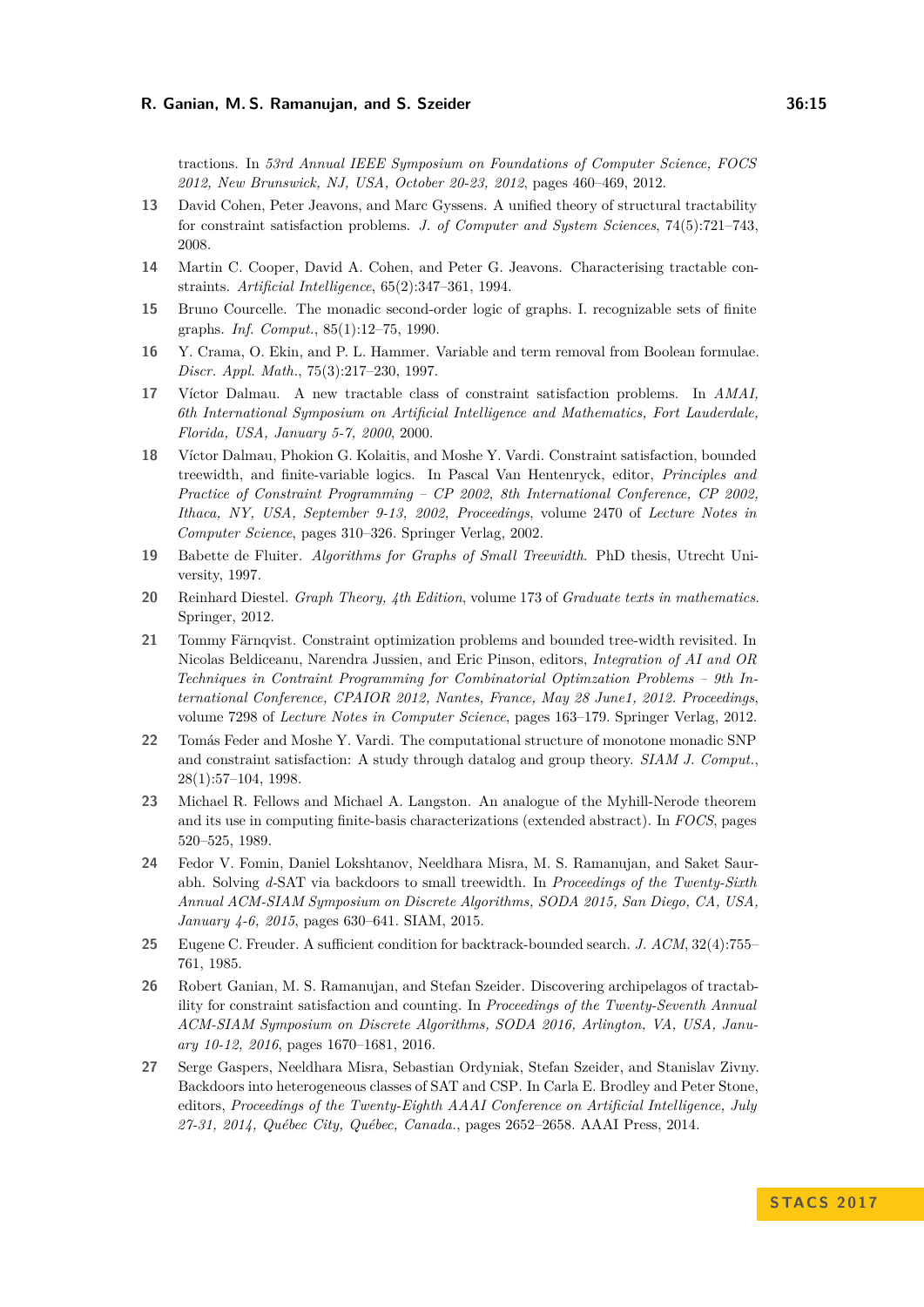### **36:16 Combining Treewidth and Backdoors for CSP**

- <span id="page-15-14"></span>**28** Serge Gaspers, Sebastian Ordyniak, M. S. Ramanujan, Saket Saurabh, and Stefan Szeider. Backdoors to q-horn. *Algorithmica*, 74(1):540–557, 2016. [doi:10.1007/](http://dx.doi.org/10.1007/s00453-014-9958-5) [s00453-014-9958-5](http://dx.doi.org/10.1007/s00453-014-9958-5).
- <span id="page-15-15"></span>**29** Serge Gaspers and Stefan Szeider. Strong backdoors to bounded treewidth SAT. In *54th Annual IEEE Symposium on Foundations of Computer Science, FOCS 2013, 26-29 October, 2013, Berkeley, CA, USA*, pages 489–498. IEEE Computer Society, 2013.
- <span id="page-15-3"></span>**30** G. Gottlob, N. Leone, and F. Scarcello. Hypertree decompositions and tractable queries. *J. of Computer and System Sciences*, 64(3):579–627, 2002.
- <span id="page-15-4"></span>**31** Martin Grohe. The complexity of homomorphism and constraint satisfaction problems seen from the other side. *J. of the ACM*, 54(1), 2007.
- <span id="page-15-9"></span>**32** Martin Grohe, Ken-ichi Kawarabayashi, Dániel Marx, and Paul Wollan. Finding topological subgraphs is fixed-parameter tractable. In *Proceedings of the 43rd ACM Symposium on Theory of Computing, STOC 2011, San Jose, CA, USA, 6-8 June 2011*, pages 479–488, 2011.
- <span id="page-15-8"></span>**33** Pavol Hell and Jaroslav Nešetřil. On the complexity of *H*-coloring. *J. Comb. Theory, Ser. B*, 48(1):92–110, 1990.
- <span id="page-15-0"></span>**34** Pavol Hell and Jaroslav Nesetril. Colouring, constraint satisfaction, and complexity. *Computer Science Review*, 2(3):143–163, 2008.
- <span id="page-15-11"></span>**35** Lane A. Hemaspaandra and Ryan Williams. SIGACT news complexity theory column 76: an atypical survey of typical-case heuristic algorithms. *SIGACT News*, pages 70–89, 2012.
- <span id="page-15-10"></span>**36** Ken-ichi Kawarabayashi and Mikkel Thorup. The minimum k-way cut of bounded size is fixed-parameter tractable. In *IEEE 52nd Annual Symposium on Foundations of Computer Science, FOCS 2011, Palm Springs, CA, USA, October 22-25, 2011*, pages 160–169, 2011.
- <span id="page-15-2"></span>**37** Phokion G. Kolaitis. Constraint satisfaction, databases, and logic. In *IJCAI-03, Proceedings of the Eighteenth International Joint Conference on Artificial Intelligence, Acapulco, Mexico, August 9-15, 2003*, pages 1587–1595. Morgan Kaufmann, 2003.
- <span id="page-15-17"></span>**38** Phokion G. Kolaitis and Moshe Y. Vardi. Conjunctive-query containment and constraint satisfaction. *J. of Computer and System Sciences*, 61(2):302–332, 2000. Special issue on the Seventeenth ACM SIGACT-SIGMOD-SIGART Symposium on Principles of Database Systems (Seattle, WA, 1998).
- <span id="page-15-18"></span>**39** Jens Lagergren. Upper bounds on the size of obstructions and intertwines. *J. Comb. Theory, Ser. B*, 73(1):7–40, 1998.
- <span id="page-15-5"></span>**40** Dániel Marx. Tractable hypergraph properties for constraint satisfaction and conjunctive queries. *J. of the ACM*, 60(6):Art. 42, 51, 2013.
- <span id="page-15-1"></span>**41** Ugo Montanari. Networks of constraints: fundamental properties and applications to picture processing. *Information Sciences*, 7:95–132, 1974.
- <span id="page-15-12"></span>**42** Naomi Nishimura, Prabhakar Ragde, and Stefan Szeider. Detecting backdoor sets with respect to Horn and binary clauses. In *Proceedings of SAT 2004 (Seventh International Conference on Theory and Applications of Satisfiability Testing, 10–13 May, 2004, Vancouver, BC, Canada)*, pages 96–103, 2004.
- <span id="page-15-13"></span>**43** Igor Razgon and Barry O'Sullivan. Almost 2-SAT is fixed parameter tractable. *J. of Computer and System Sciences*, 75(8):435–450, 2009.
- <span id="page-15-6"></span>**44** Marko Samer and Stefan Szeider. Algorithms for propositional model counting. *J. Discrete Algorithms*, 8(1):50–64, 2010.
- <span id="page-15-16"></span>**45** Marko Samer and Stefan Szeider. Constraint satisfaction with bounded treewidth revisited. *J. of Computer and System Sciences*, 76(2):103–114, 2010.
- <span id="page-15-7"></span>**46** Thomas J. Schaefer. The complexity of satisfiability problems. In *Conference Record of the Tenth Annual ACM Symposium on Theory of Computing (San Diego, Calif., 1978)*, pages 216–226. ACM, 1978.